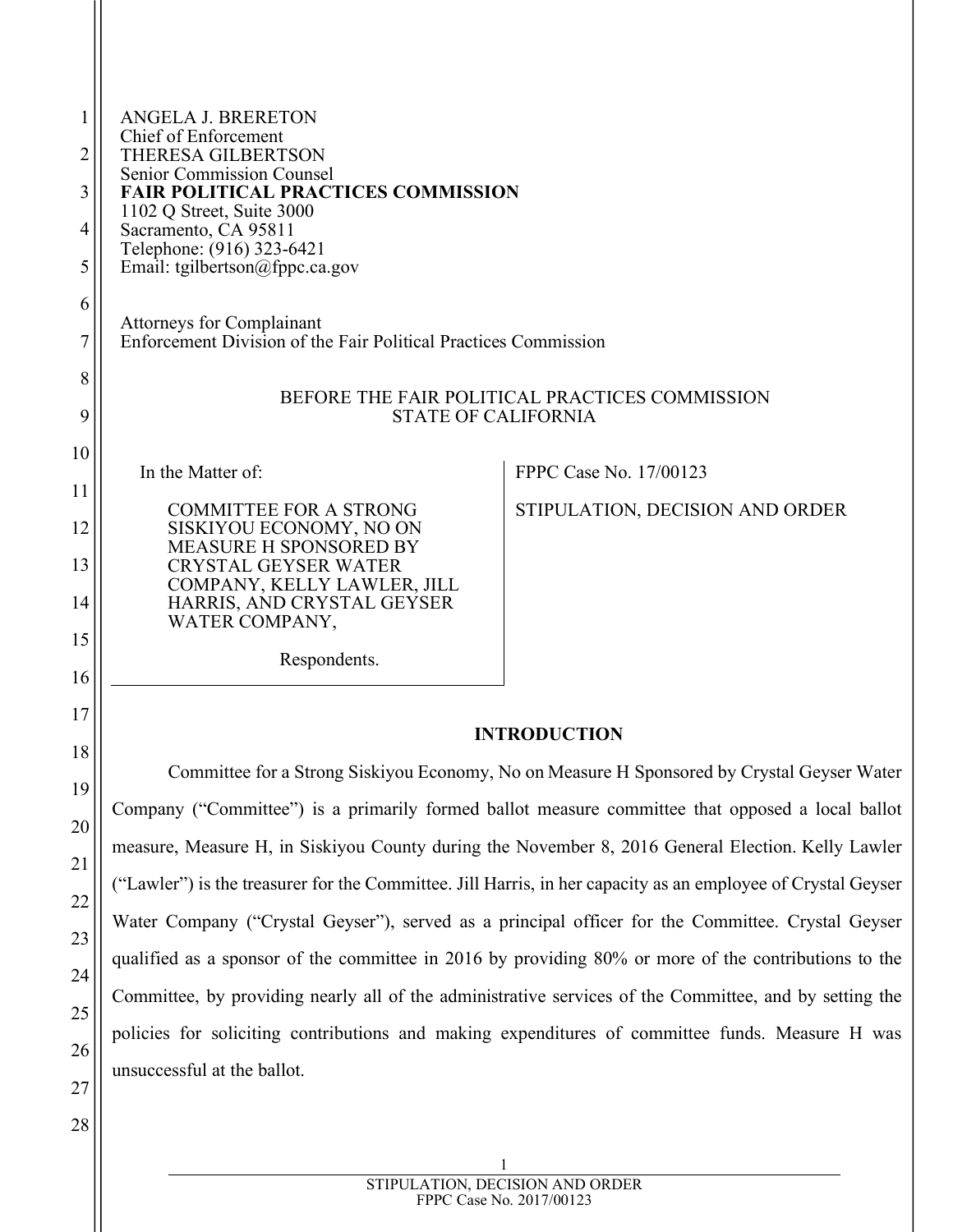1

2

3

Respondents Committee, Lawler, and Harris violated the Political Reform Act (the "Act")<sup>[1](#page-1-0)</sup> by failing to identify Crystal Geyser as the sponsor of the committee, failing to include an accurate disclosure statement on mass mailings and advertisements, failing to accurately disclose activity on campaign statements, and failing to timely file 24-hour contribution reports. Crystal Geyser, in qualifying as a major donor, failed to timely file a campaign statement and 24-hour contribution reports.

# **SUMMARY OF THE LAW**

The Act and its regulations are amended from time to time. The violations in this case occurred in 2016. For this reason, all legal references and discussions of law pertain to the Act's provisions as they existed at that time—unless otherwise noted.

# **Need for Liberal Construction and Vigorous Enforcement of the Political Reform Act**

When enacting the Political Reform Act, the people of California found and declared that previous laws regulating political practices suffered from inadequate enforcement by state and local authorities.<sup>[2](#page-1-1)</sup> Thus, it was decreed that the Act "should be liberally construed to accomplish its purposes."<sup>[3](#page-1-2)</sup>

One purpose of the Act is to promote transparency by ensuring that receipts and expenditures in election campaigns are fully and truthfully disclosed so that voters are fully informed and improper practices are inhibited.<sup>[4](#page-1-3)</sup> Along these lines, the Act includes a comprehensive campaign reporting system.<sup>[5](#page-1-4)</sup> Another purpose of the Act is to provide adequate enforcement mechanisms so that the Act will be "vigorously enforced."[6](#page-1-5)

# **Recipient Committee**

A recipient committee includes any person who directly or indirectly receives contributions totaling \$2,000 or more in a calendar year.<sup>[7](#page-1-6)</sup> A committee must file a statement of organization with the Secretary of State within 10 days of qualifying as a committee. $8<sup>8</sup>$  $8<sup>8</sup>$ 

<span id="page-1-2"></span><sup>3</sup> Section 81003.

<span id="page-1-5"></span><span id="page-1-4"></span><span id="page-1-3"></span><sup>5</sup> Sections 84200, et seq.

<span id="page-1-0"></span><sup>&</sup>lt;sup>1</sup> The Political Reform Act—sometimes simply referred to as the Act—is contained in Government Code sections 81000 through 91014. All statutory references are to this code. The regulations of the Fair Political Practices Commission are contained in Sections 18110 through 18997 of Title 2 of the California Code of Regulations. All regulatory references are to this source.

<span id="page-1-1"></span><sup>2</sup> Section 81001, subdivision (h).

<sup>4</sup> Section 81002, subdivision (a).

<sup>6</sup> Section 81002, subdivision (f).

<span id="page-1-7"></span><span id="page-1-6"></span> $7$  Section 82013, subdivision (a).  $8$  Section 84101, subdivision (a).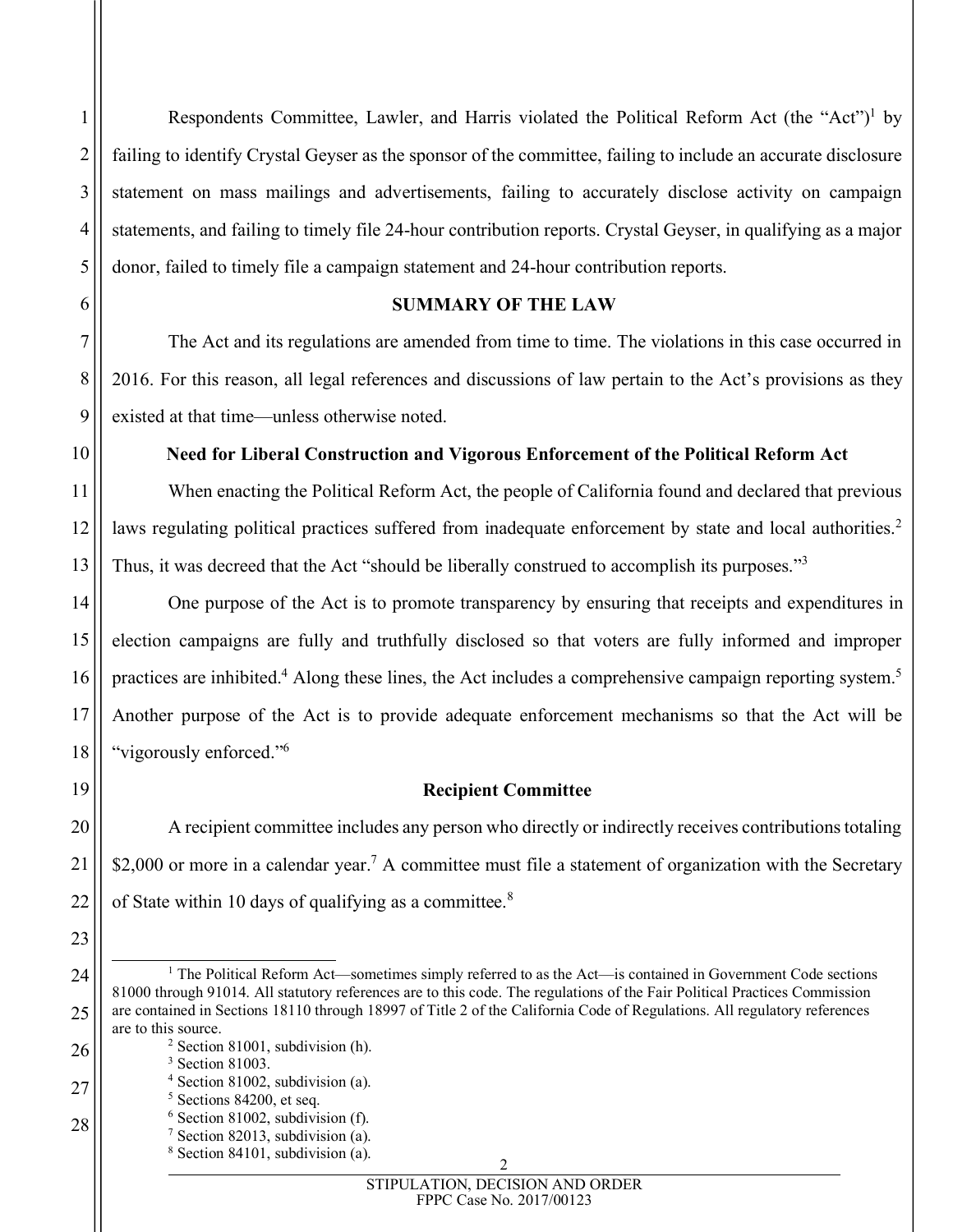## **Major Donor Committee**

A major donor committee refers to a person, or combination of persons, who directly or indirectly makes contributions totaling ten thousand or more in a calendar year to or at the behest of candidates or committees.[9](#page-2-0) A major donor committee shall file campaign statements each year no later than July 31 for the period ending June 30, and no later than January 31 for the period ending December 31, if they have made contributions or independent expenditures, including payments to a slate mailer organization, during the six-month period before the closing date of the statements.<sup>[10](#page-2-1)</sup>

## **Sponsored Committee**

A "sponsored committee" is defined as a committee, other than a candidate-controlled committee, with one or more sponsors.<sup>[11](#page-2-2)</sup> Any person, except a candidate or other individual, may sponsor a committee. "Person" means an individual, proprietorship, firm, partnership, joint venture, syndicate, business trust, company, corporation, limited liability company, association, committee, and any other organization or group of persons acting in concert. $12$ 

A person, including a corporation or company, is considered to be a sponsor of a committee if any of the following apply: (1) the committee receives 80 percent or more of its contributions from the organization; (2) the organization collects contributions for the committee by use of payroll deduction or dues; (3) the organization provides all or nearly all of the administrative services for the committee; or (4) the organization sets the policies for soliciting contributions or making expenditures of committee funds.<sup>[13](#page-2-4)</sup>

The name of the committee is required to include the name of the sponsor.<sup>[14](#page-2-5)</sup> Whenever identification of a sponsored committee is required, such as on a sender identification on mass mailings, the identification shall include the full name of the committee as required in its statement of organization.<sup>[15](#page-2-6)</sup>

<span id="page-2-6"></span><span id="page-2-5"></span><span id="page-2-4"></span><span id="page-2-3"></span><span id="page-2-2"></span><span id="page-2-1"></span><span id="page-2-0"></span><sup>9</sup> Section 82013.  $10$  Section 84200, subdivision (b).  $1182048.7$ , subdivision (a). <sup>12</sup> Section 82047. <sup>13</sup> Section 82048.7, subdivision (b). <sup>14</sup> Section 84102. <sup>15</sup> Section 84106.

//

3 STIPULATION, DECISION AND ORDER FPPC Case No. 2017/00123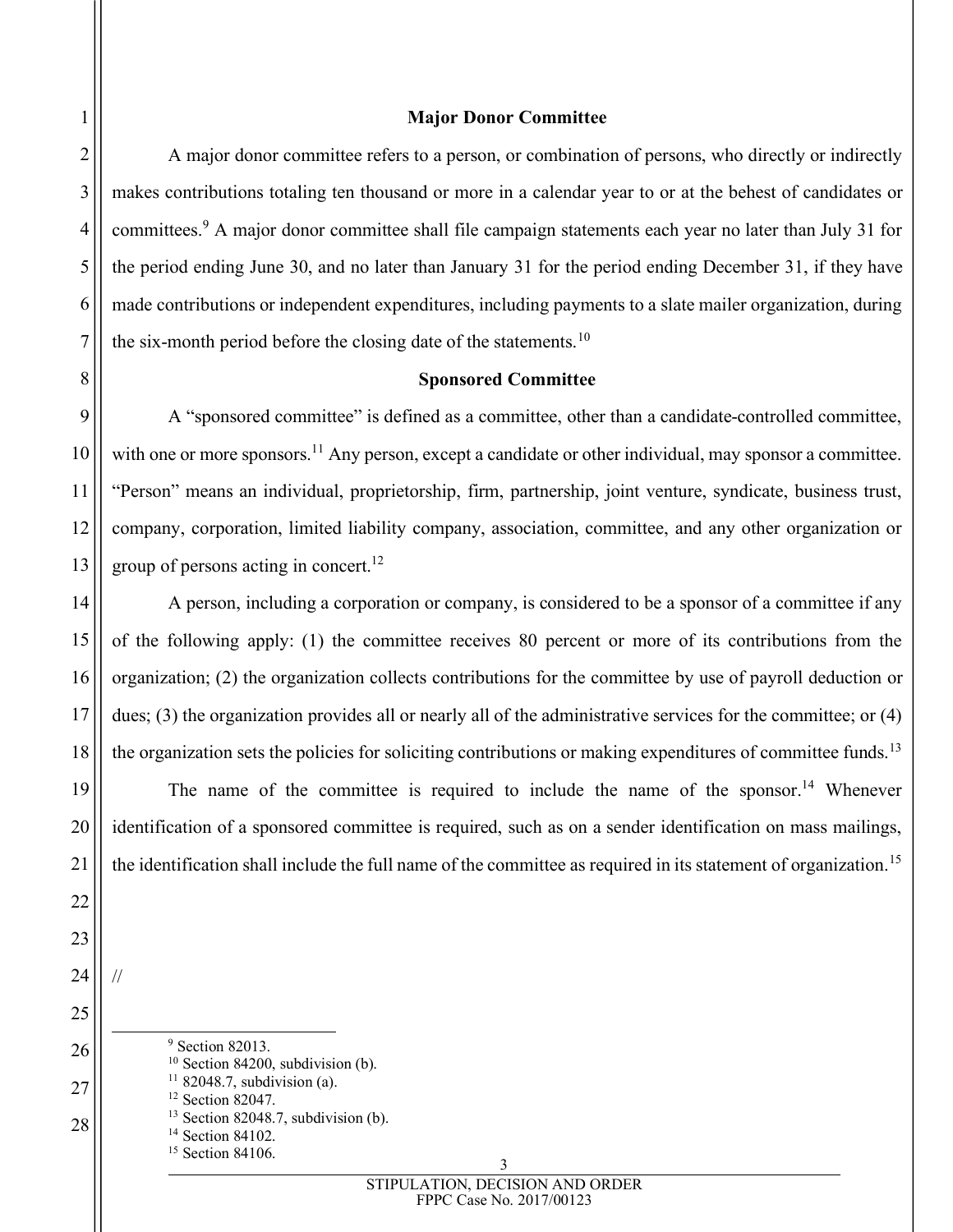## **Advertisement**

"Advertisement" means any general or public advertisement which is authorized and paid for by a person or committee for the purpose of supporting or opposing a candidate for elective office or a ballot measure or ballot measures.<sup>[16](#page-3-0)</sup> Any committee that supports or opposes one or more ballot measures shall print or broadcast its name as part of any advertisement or other paid public statement.<sup>[17](#page-3-1)</sup>

A "mass mailing" is defined as over two hundred substantially similar pieces of mail sent in a calendar month, not including form letters or other mail which is sent to an unsolicited request, letter or other inquiry.[18](#page-3-2) All mass mailings sent by a single committee are required to disclose the full name, street address, and city of the committee on the outside of each piece of mail.<sup>[19](#page-3-3)</sup>

# **Reporting of Contributions and Expenditures**

"Contribution" means a payment, a forgiveness of a loan, a payment of a loan by a third party, or an enforceable promise to make a payment except to the extent that full and adequate consideration is received, unless it is clear from the circumstances that it is not made for political purposes.<sup>[20](#page-3-4)</sup> A payment received by or made at the best of a committee is a contribution to the committee unless full and adequate consideration is received from the committee for making this payment.<sup>[21](#page-3-5)</sup>

The payment of salary, reimbursement for personal expenses, or other compensation by an employer to an employee who spends more than 10% of his or her compensated time in any one month rendering services for political purposes is a contribution.<sup>[22](#page-3-6)</sup>

A nonmonetary contribution is "received" by the committee on the earlier of the following dates: 1) the date that funds are expended by the contributor for goods or services, if the specific expenditure is made at the behest of the committee; or 2) the date that the committee obtains possession or control of the goods or services, or the date that the committee otherwise receives the benefit of the expenditure.[23](#page-3-7)

- <span id="page-3-0"></span><sup>16</sup> Section 84501.
- <sup>17</sup> Section 84504, subdivision (c) and Regulation 18405.4.
- <span id="page-3-2"></span><span id="page-3-1"></span><sup>18</sup> Section 82041.5 and Regulation 18435.
- <span id="page-3-3"></span><sup>19</sup> Section 84305.
- <span id="page-3-4"></span><sup>20</sup> Section 82015.
- <span id="page-3-7"></span><span id="page-3-6"></span><span id="page-3-5"></span><sup>21</sup> Regulation 18215.
	- <sup>22</sup> Regulation 18423.
	- <sup>23</sup> Regulation 18421.1.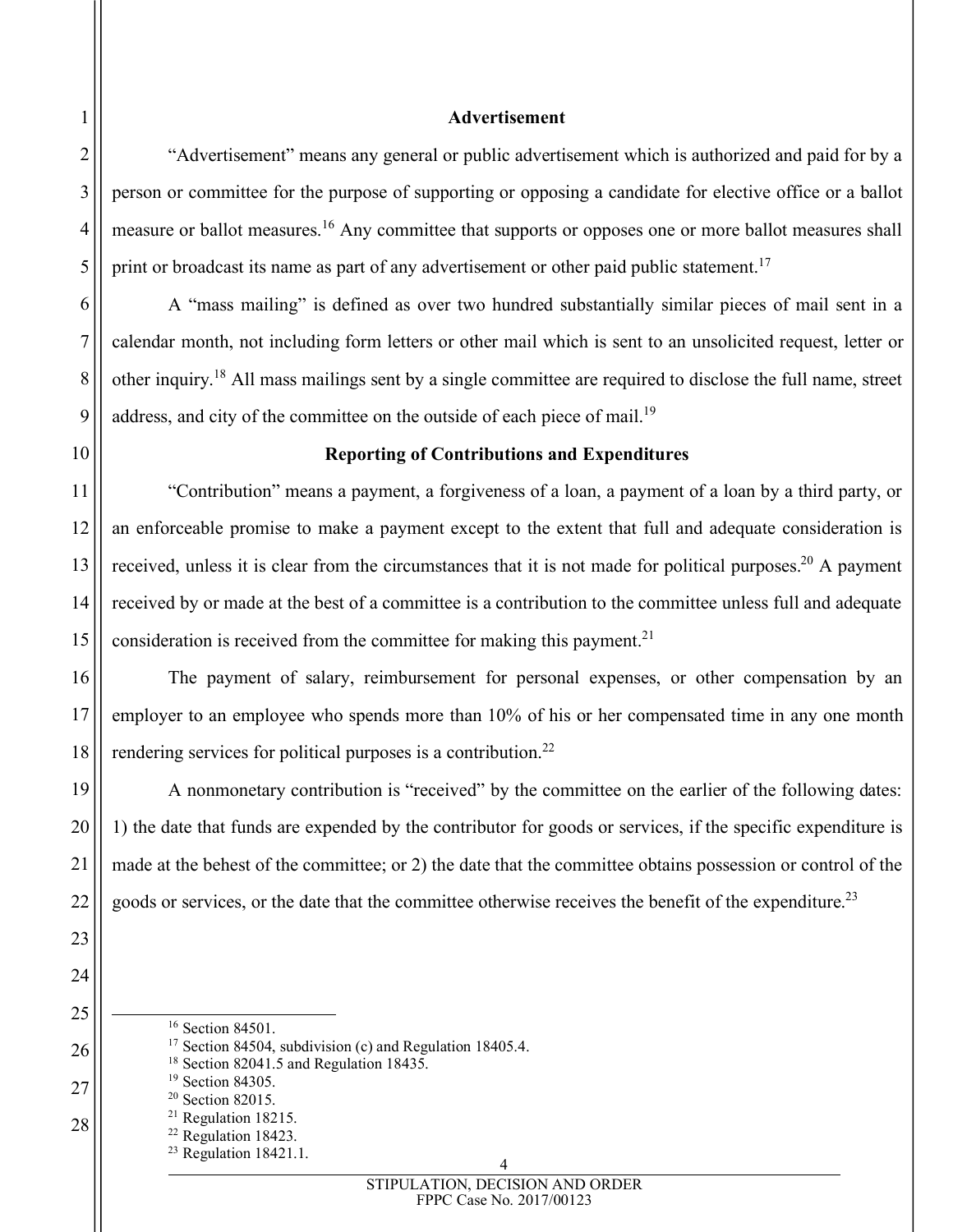"Expenditure" means a payment, a forgiveness of a loan, a payment of a loan by a third party, or an enforceable promise to make a payment, unless it is clear from the surrounding circumstances that it is not made for political purposes. An expenditure is made on the date the payment is made or on the date of consideration, if any, is received, whichever is earlier. $24$ 

Committees have a duty to file periodic campaign statements to disclose the activity of the committee.[25](#page-4-1) Each campaign statement must include information specified in the Act. For contributions totaling \$100 or more from a single source during a statement period, committees must identify the name, address, occupation and/or employer, the date and amount received for each contribution.<sup>[26](#page-4-2)</sup>

# **24-Hour Contribution Reports**

A committee, including a recipient committee or a major donor committee, that makes or receives a late contribution shall report the late contribution within 24 hours of the time it is made.<sup>[27](#page-4-3)</sup> A late contribution is defined as a contribution that totals in the aggregate \$1,000 or more and is made to or received by a candidate, a controlled committee, or a committee formed or existing primarily to support or oppose a candidate or measure during the 90-day period preceding the date of the election or on the date of the election at which the candidate or measure is to be voted on.<sup>[28](#page-4-4)</sup> A report filed by the recipient of a non-monetary contribution during the 90-day period shall be deemed timely if it is received by the filing officer within 48 hours of the time the contribution is made.<sup>[29](#page-4-5)</sup> In connection with the election held on November 8, 2016, the 90-day reporting period commenced on August 10, 2016.

# **Joint and Several Liability**

Any person who has a filing or reporting obligation under the Act may be found liable for violating any provision of the Act, or who purposely or negligently cause any person to violate any provision of the Act, or who aids and abets any other person in the violation of any provision of the Act.<sup>[30](#page-4-6)</sup> If two or more persons are responsible for any violation, they shall be held jointly and severally liable.<sup>[31](#page-4-7)</sup>

<span id="page-4-7"></span><span id="page-4-6"></span><span id="page-4-5"></span><span id="page-4-4"></span><span id="page-4-3"></span><span id="page-4-2"></span><span id="page-4-1"></span><span id="page-4-0"></span> Section 82025. 84200, *et seq*. 84200, subdivision (f) Section 84203. Section 82036. Regulation 18425.24, subdivision (c). <sup>30</sup> Section 83116.5. <sup>31</sup> Sections 83116.5 and 91006.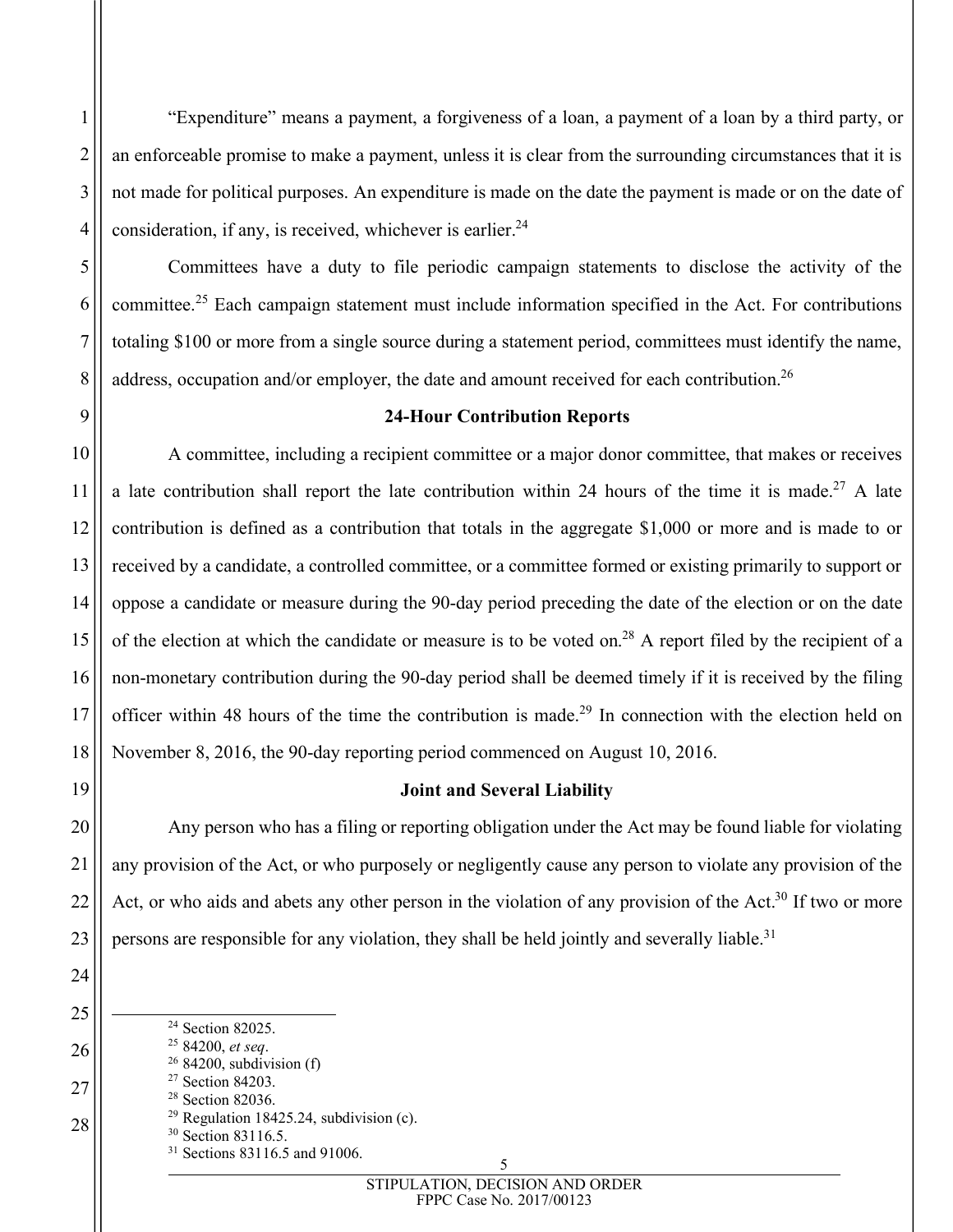Every committee must have a treasurer.<sup>[32](#page-5-0)</sup> Committees must also identify a principal officer.<sup>[33](#page-5-1)</sup> This individual is primarily responsible for approving the political activities of the committee, including, but not limited to, authorizing the content of communications, authorizing expenditures, including contributions, on behalf of the committee, and determining the committee's campaign strategy.<sup>[34](#page-5-2)</sup> It is the duty of the treasurer and the principal officer to ensure that the committee complies with all the requirements of the Act.<sup>[35](#page-5-3)</sup>

For campaign reporting/filing obligations, the treasurer and the principal officer are liable, along with the committee, for violations of the Act.<sup>[36](#page-5-4)</sup> For advertising violations, the committee placing the advertisements—and all persons acting in concert with the committee—are liable.<sup>[37](#page-5-5)</sup>

# **SUMMARY OF THE FACTS**

This case was opened pursuant to a sworn complaint alleging, generally, that a committee primarily formed to oppose Measure H and operating during the November 8, 2016 General Election was actually organized, funded, and controlled by Crystal Geyser. The complaint alleged that the committee lacked disclosure on advertisements and on campaign statements regarding the true role of Crystal Geyser. The Enforcement Division's investigation found that Crystal Geyser spent funds to mount an opposition campaign; caused a primarily formed ballot measure committee to be formed; had an employee, Harris, serve as a principal officer of the committee; and qualified as the sponsor of the committee. The violations described herein misled the public as to the full extent of Crystal Geyser's involvement in opposing a county ballot measure.

# **Measure H**

Measure H was titled, "Groundwater Management Initiative Seeking to Amend Siskiyou County Code," and appeared on the November 8, 2016 General Election in Siskiyou County. If passed, the ballot measure would extend the requirement to obtain a groundwater extraction permit to all other groundwater

<span id="page-5-1"></span><span id="page-5-0"></span><sup>32</sup> Section 84100.

<span id="page-5-5"></span><span id="page-5-4"></span>to the committee placing the advertisement, but also to any "persons acting in concert with that committee."] <sup>37</sup> Section 82047 ["person" includes any group of persons acting in concert] and 84510, subdivision (a) [imposing liability on any "person" who violations an advertising provision of the Act.] See also, Section 84505 [which applies not just

<sup>&</sup>lt;sup>33</sup> Section 84102, subdivision (c).

<span id="page-5-3"></span><span id="page-5-2"></span><sup>&</sup>lt;sup>34</sup> Section 82047.6.

<sup>35</sup> Sections 81004, 84100, 84104, and 84213, and Regulation 18427.

<sup>36</sup> Section 83116.5 and Regulation 18316.6.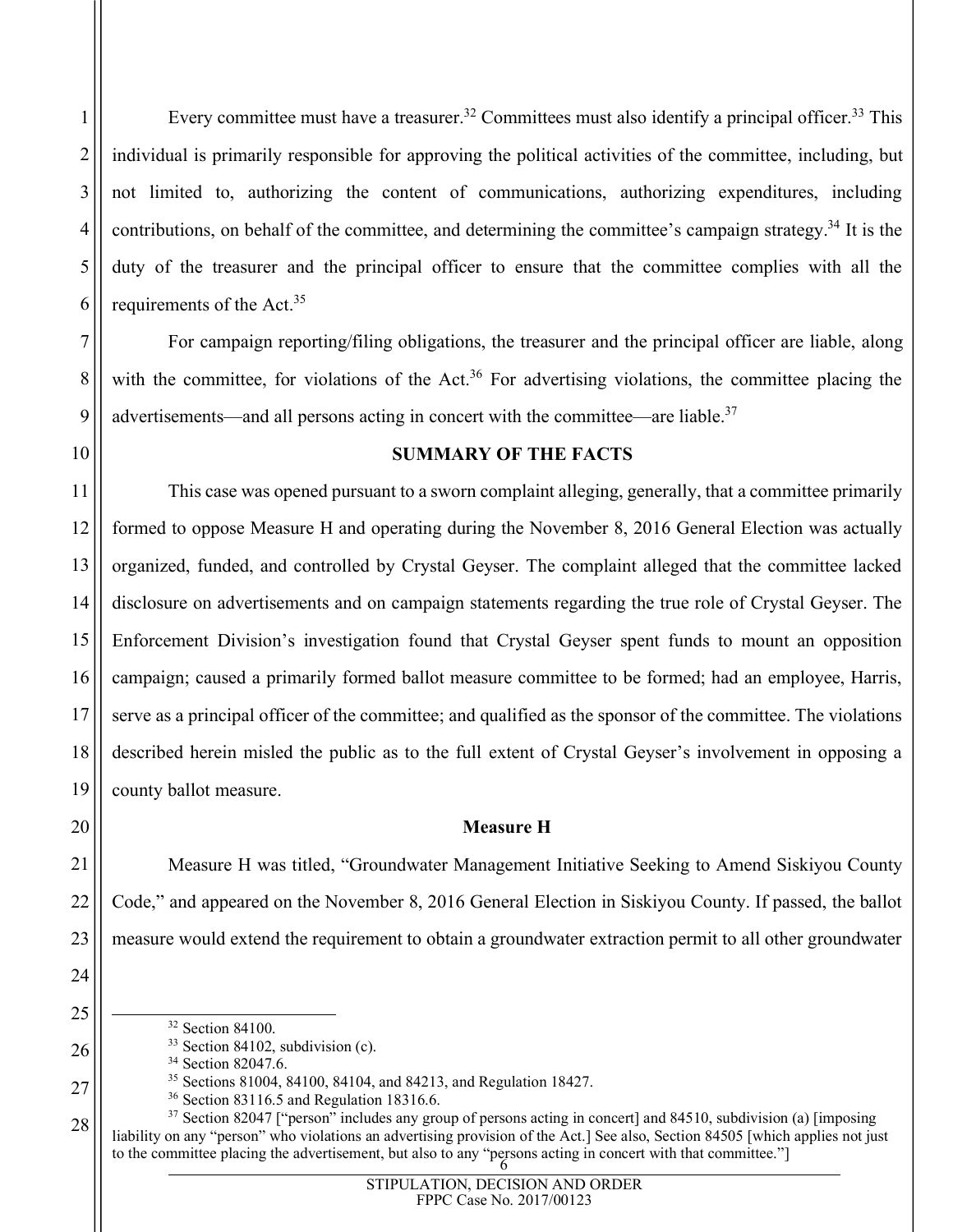sources in the County not currently defined as a groundwater basin when groundwater is extracted for use outside the County. The measure would remove the existing permitting exemption for commercial water bottling enterprises. Measure H was defeated.

## **Crystal Geyser controlled and directed the primarily formed committee opposing Measure H**

The evidence shows that Crystal Geyser conceived of, budgeted for, and began implementing a plan to defeat Measure H as early as August of 2016. Crystal Geyser formed, funded, and controlled the Committee. According to campaign statements for the reporting period ending December 31, 2016, the Committee raised approximately \$25,790 and spent approximately \$29,942. Crystal Geyser planned to create and provide funding for a committee to oppose Measure H. The motivation to defeat Measure H was that Crystal Geyser would have to shut down their water extraction operations in Siskiyou County if the ballot measure passed.

Crystal Geyser hired Lawler, an experienced professional treasurer to prepare the paperwork to open the committee, "Committee for a Strong Siskiyou Economy, No On Measure H." On the statement of organization, Lawler was listed as the treasurer and five individuals were named as principal officers: Daralyn Reed, Joan Smith Freeman, Dorian Aiello, John Kennedy, and Harris. Records show that the named principal officers, except for Harris, were added as principal officers for local support and endorsement. Joan Smith Freeman was the Mayor of the City of Yreka. John Kennedy was a Councilmember of City of Mount Shasta. Daralyn Reed and Dorian Aiello lived in the county. However, these individuals did not control or direct the expenditures of the Committee and are therefore not included in the stipulation for this reason. Harris, a Communications Manager employed with Crystal Geyser, was listed as a principal officer for the ballot measure committee. Harris was the principal officer most involved. Harris had authority to make expenditures on behalf of the Committee and coordinated or directed advertisement efforts, including working with Crystal Geyser graphic designers and hiring outside vendors to design, produce, and disseminating advertisements.

On May 22, 2017, after the election, the Committee filed amended campaign statements to acknowledge Crystal Geyser's role in the Committee. The name of the Committee was changed to, Committee for a Strong Siskiyou Economy, No on Measure H, sponsored by Crystal Geyser Water Company. In addition, campaign statements were amended to report that the expenditures previously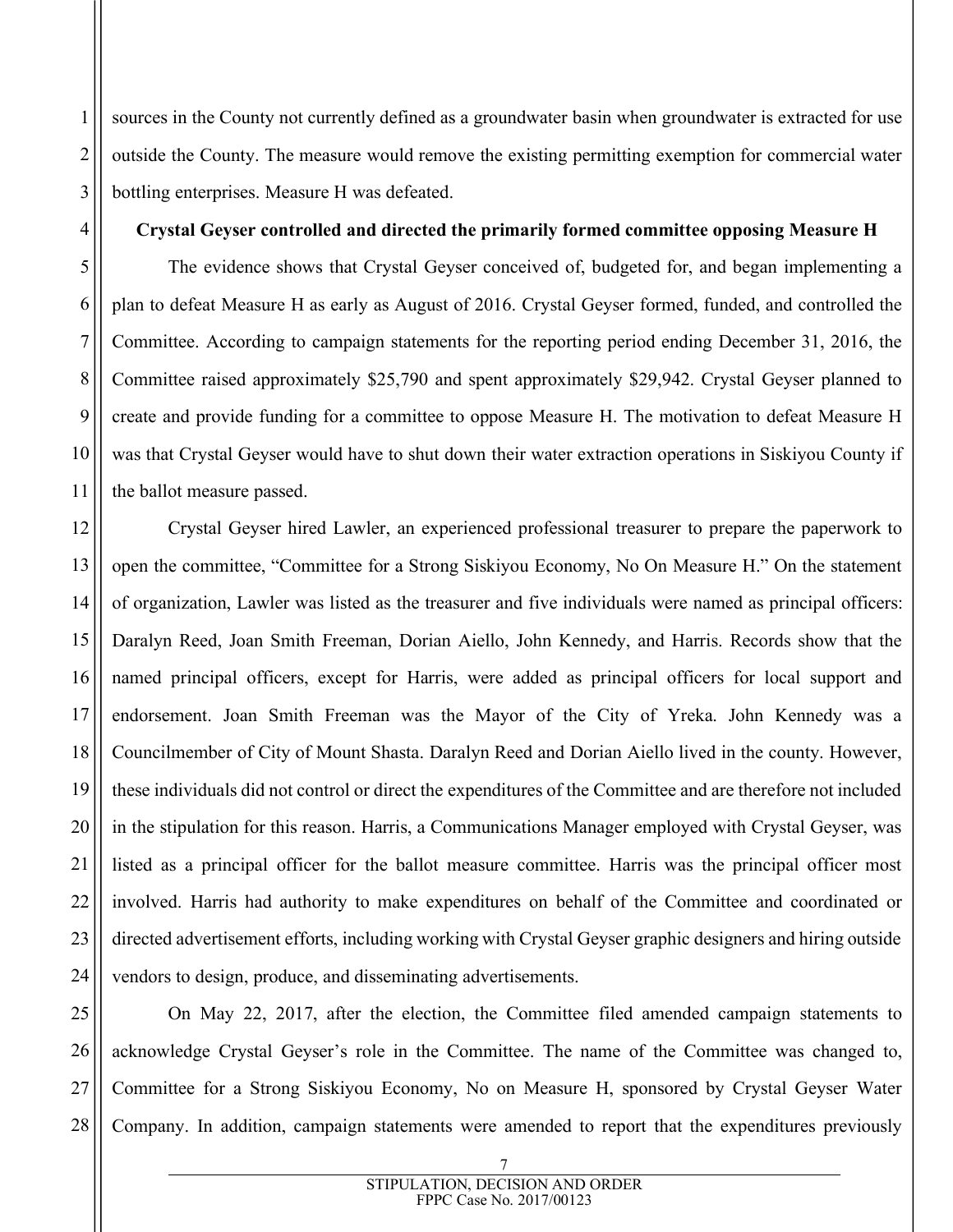disclosed as accrued expenses were actually nonmonetary contributions paid for by Crystal Geyser. The company relied on Lawler to properly file reports. Upon learning of the complaint, the company instructed Lawler to file the amended reports.

Additionally, Crystal Geyser filed campaign statements as a major donor and filed past-due 24 hour contribution reports.

# **Violations of the Committee**

*Failure to Name Crystal Geyser as the Sponsor of the Committee*

Crystal Geyser qualified as the sponsor of the Committee from the outset. Crystal Geyser administered the Committee by authorizing the content of communications made by the committee, authorizing expenditures, and determining the committee's campaign strategy. Crystal Geyser also provided the funds for approximately 98% of the reported activity for the committee. Therefore, the name "Crystal Geyser" was required to be included in the name of the committee on campaign statements and on any advertisement of the committee. The Committee filed the following campaign statements with the local filing officer without including the name of the sponsor:

| Filing                 | <b>Reporting Period</b>      | Date Filed               | Date Due          |
|------------------------|------------------------------|--------------------------|-------------------|
| Form 410: Initial      | Initial                      | 09/28/2016 <sup>38</sup> | $09/11/2016^{39}$ |
| Form 460: Pre-election | $01/01/2016$ to $09/24/2016$ | 09/30/2016               | 09/29/2016        |
| Form 460: Pre-election | 09/25/2016 to 10/22/2016     | 10/28/2016               | 10/27/2016        |
| Form 460: Semi-annual  | 10/23/2016 to 12/31/2016     | 02/02/2017               | 01/31/2017        |

*Failure to Include Accurate Disclosure on Advertisements*

The Committee caused two mass mailings and several forms of advertisements to be distributed with the disclosure, "Paid for by the Committee for a Strong Siskiyou Economy, No on Measure H." However, the proper disclosure should have included the name of the sponsor of the Committee, Crystal Geyser Water Company. The Committee caused the following advertisements to be distributed without the proper disclosure: a website, flyers, two mass mailings distributed to approximately 8,500 recipients, a radio spot aired 24 times, and newspaper ads in three local newspapers.

<span id="page-7-1"></span><span id="page-7-0"></span><sup>&</sup>lt;sup>38</sup> The Form 410 was filed with the Secretary of State's office on September 27, 2016.

<sup>8</sup>  $39$  A website was commissioned and paid for at least by September 1, 2016. Therefore, the Committee should have filed a Form 410 by September 11, 2016.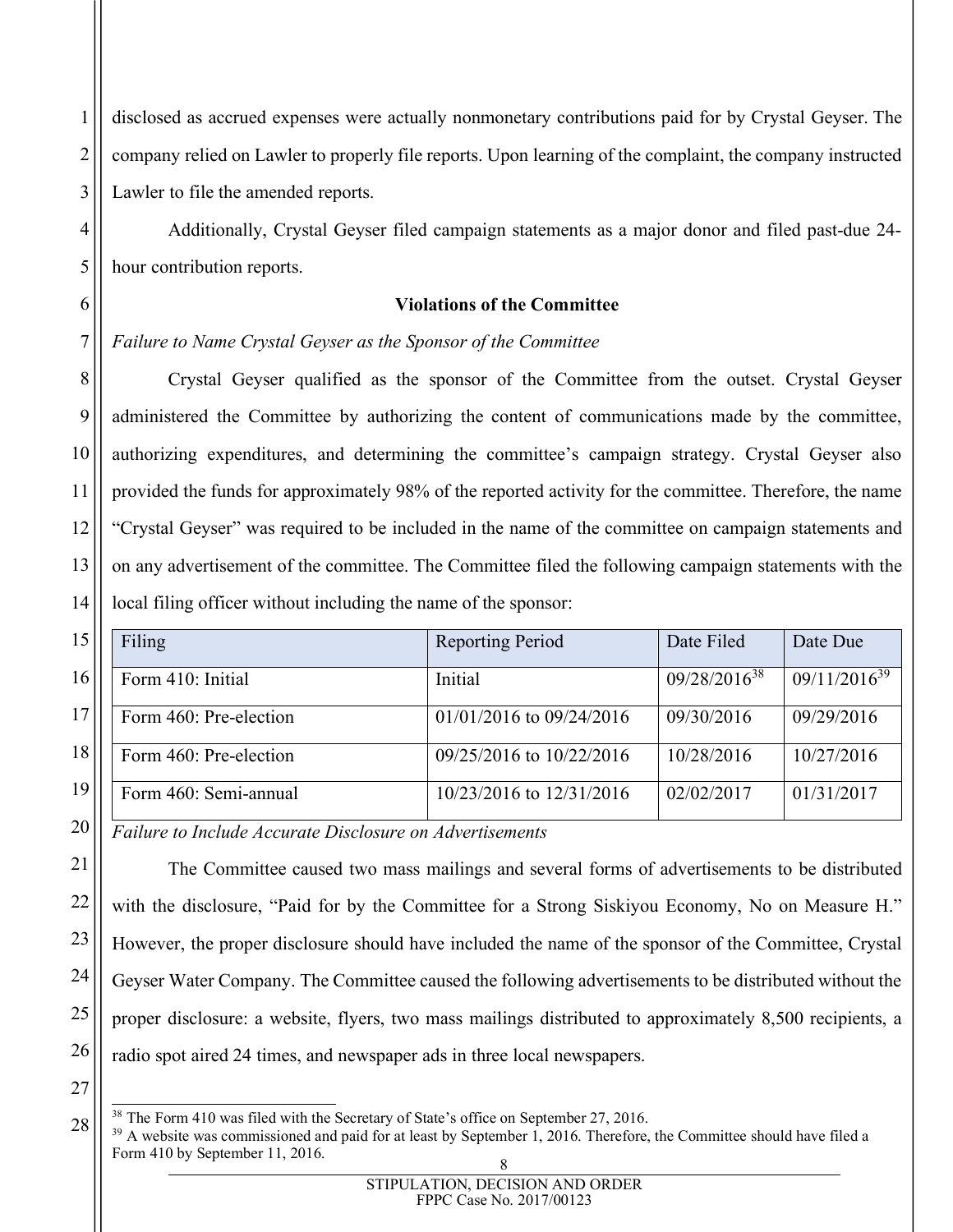| Advertisement<br><b>Type</b>                                                                                                                                                                                                                                                                                                        | <b>Description</b>                                                                                                                                       |             |
|-------------------------------------------------------------------------------------------------------------------------------------------------------------------------------------------------------------------------------------------------------------------------------------------------------------------------------------|----------------------------------------------------------------------------------------------------------------------------------------------------------|-------------|
| Website                                                                                                                                                                                                                                                                                                                             | A website first appearing online on or around September 1, 2016.                                                                                         |             |
|                                                                                                                                                                                                                                                                                                                                     | The vendor for this advertisement was Silver Rockets                                                                                                     |             |
| Flyers                                                                                                                                                                                                                                                                                                                              | 8.5 by 11-inch flyers, quantity: 350                                                                                                                     | \$228.00    |
|                                                                                                                                                                                                                                                                                                                                     | The vendor for this advertisement was Siskiyou Laser Products                                                                                            |             |
| <b>Mass Mailings</b><br>"Don't be fooled! NO on Measure H, protect our jobs & our way<br>of life." Two mass mailings were sent, the first to approximately<br>8,500 recipients and was mailed on or around September 29, 2016;<br>and the second to approximately 8,296 recipients and was mailed<br>on or around October 28, 2016. |                                                                                                                                                          | \$7,581.00  |
|                                                                                                                                                                                                                                                                                                                                     | The vendor for this advertisement was Gold Nugget Printing                                                                                               |             |
| Radio                                                                                                                                                                                                                                                                                                                               | Radio spot airing 24 times in October and November 2016                                                                                                  | \$528.00    |
|                                                                                                                                                                                                                                                                                                                                     | The vendor for this advertisement was Buffalo Broadcasting                                                                                               |             |
| Newspaper                                                                                                                                                                                                                                                                                                                           | Newspaper advertisements appearing in local newspapers. The<br>payments were made to Klamath Pub LLC, Mount Shasta Area<br>News, and Siskiyou Daily News | \$10,420.00 |
|                                                                                                                                                                                                                                                                                                                                     | "Vote NO to keep our Siskiyou Economy Strong & Growing"                                                                                                  |             |
|                                                                                                                                                                                                                                                                                                                                     | <b>TOTAL</b>                                                                                                                                             | \$26,196    |

The content of the advertisement was written as if the Committee was a grassroots and local led group. For example, in several forms of advertisement, the message was, "Protect our jobs and our way of life." Multiple advertisements included language similar to, "The initiative is not just directed at water bottlers. The truth is, any producer 'using' water in Siskiyou County for their end product could be subject to the permitting requirement. This could include breweries, wineries, food producers, hay producers, timber products, and nurseries." And "Do we really want to drive more business out of our County?" By not including the reference to the sponsor and actual payor for the advertisements, the Committee misled voters about the true backers of the opposition committee.

25

26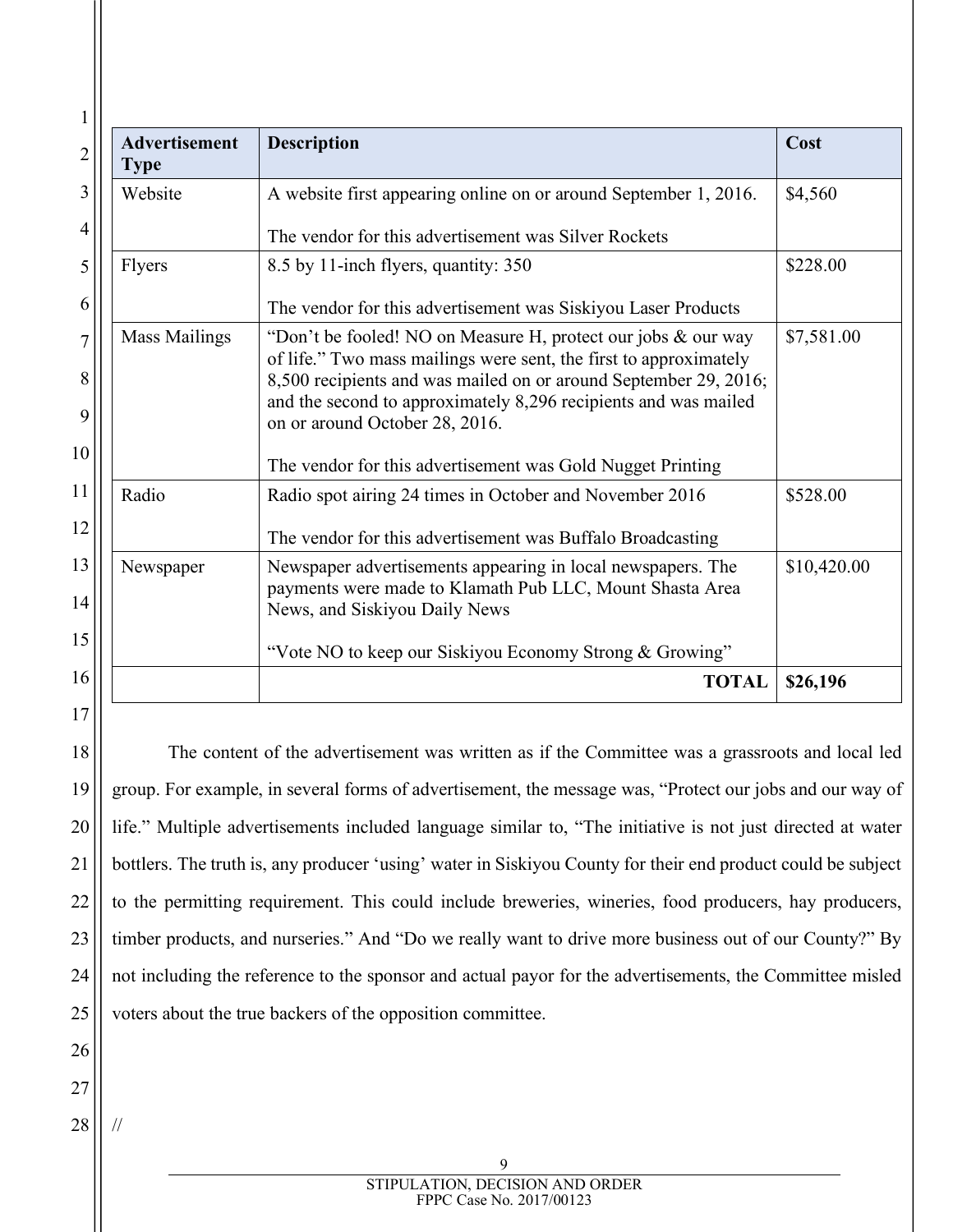1

2

3

4

6

7

10

11

17

The Committee failed to report several expenditures, including advertisements; the personal services of Harris; and consultant fees. In addition, the Committee reported expenditures as if they were accrued expenses.

5 8 9 12 13 14 15 16 18 The Committee filed the first pre-election campaign statement on September 30, 2016 for the reporting period ending September 24, 2016. The campaign statement reported \$1,100 in contributions, including a loan from Lawler (made to open the committee bank account) and a \$1,000 monetary contribution from Crystal Geyser. The Committee did not report any payments made or any other contributions. However, records show that the Committee had already received the benefit of an expenditure, namely a website opposing Measure H, and that Crystal Geyser had paid \$2,250 to the vendor by September 1, 2016. In addition, the Committee had received the benefit of flyers printed by Siskiyou Laser Products. This expenditure should have been reported as an accrued expense of \$164. The payment was made in the next reporting period, but the flyers were invoiced on September 6, 2016 and were received at least by September 20, 2016. In addition, Crystal Geyser had begun paying a consultant to assist with the campaign strategy. Internal records confirm that the Committee was receiving the benefit of these services as early as September 8, 2016. Additionally, the Committee should have reported some portion of Harris' salary as a nonmonetary contribution, as she was working on the Committee nearly full time. The consulting services and Crystal Geyser staff time were not disclosed in the amended reports.

19 20 21 22 23 24 25 26 27 28 The Committee filed the second pre-election campaign statement on October 28, 2016 for the reporting period ending October 22, 2016. The campaign statement reported \$400 in monetary contributions from three sources, a \$50 nonitemized payment, and approximately \$15,861 in accrued expenses. However, in an amended campaign statement filed May 22, 2017, the Committee reported \$20,495 in nonmonetary contributions from Crystal Geyser, including the \$2,250 expense paid to the website vendor, Silver Rockets, that should have been reported as received in the prior reporting period. Records show that the Committee should have also reported a \$1,935 invoice paid by Crystal Geyser on October 19, 2016 to Klamath Pub LLC & LCE for newspaper ads. Additionally, internal records confirm that the Committee was receiving the benefit of campaign consulting services and staff time during this reporting period. The consulting services and Crystal Geyser staff time were not disclosed in the amended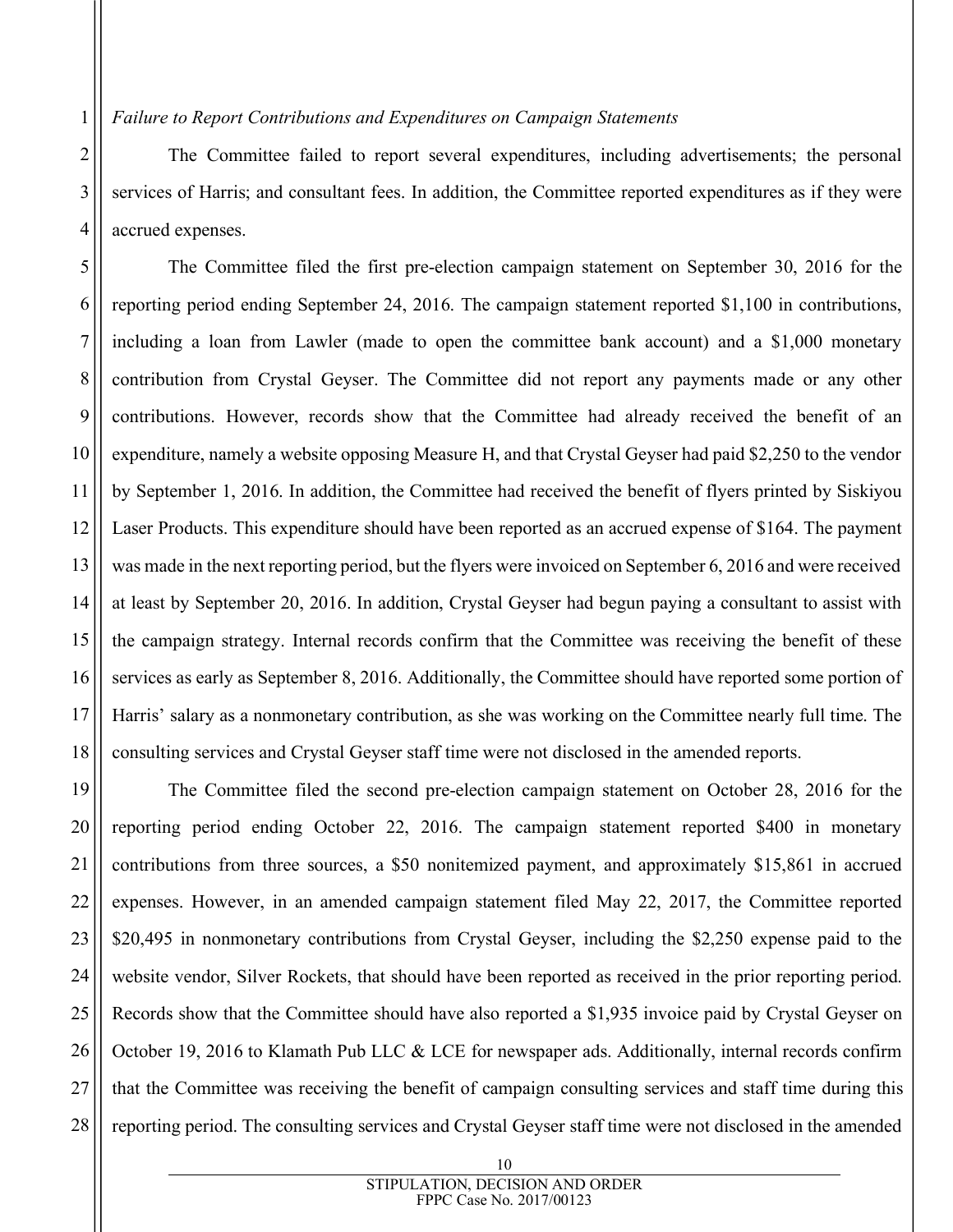3 4 5 reports. In mitigation, the Committee initially reported some of the accrued expenses naming Crystal Geyser as the payor and reported a payment on Schedule G, naming Crystal Geyser as an agent who made a payment on behalf of the Committee. While this disclosure gave some indication of Crystal Geyser's role, the evidence suggests that these payments should have been reported as nonmonetary contributions from Crystal Geyser in the first place.

# *Failure to Timely File 24-Hour Contribution Reports for the Committee*

The Committee received approximately \$26,196 in the form of nonmonetary contributions from Crystal Geyser in the 90-day period prior to the election. The campaign statements filed provided some disclosure of this activity before the election by reporting most of the activity on campaign statements; however, as discussed above, the disclosure was not complete and was misleading at times. The Committee timely filed one 24-hour report to disclose a \$1,000 contribution from Crystal Geyser. In summary, the Committee failed to timely file the following 24-hour contribution reports to report nonmonetary contributions from Crystal Geyser:

| Report#        | Date Due     | <b>Report Total</b> |
|----------------|--------------|---------------------|
|                | 09/02/2016   | \$2,250             |
| $\overline{2}$ | 09/29/2016   | \$6,923             |
| 3              | 10/20/2016   | \$13,258            |
| 4              | 10/31/2016   | \$3,765             |
|                | <b>TOTAL</b> | \$26,196            |

# **Violations of Crystal Geyser**

*Failure to Timely File as a Major Donor*

The evidence shows that Crystal Geyser qualified as a major donor committee, having contributed at least \$10,000 in monetary and nonmonetary contributions, qualifying as a major donor on or around September 28, 2016. Crystal Geyser was required to file a semiannual campaign statement to disclose the activity no later than January 31, 2017. The major donor campaign statement was filed on April 25, 2017, a total of 84 days late.

28 //

1

2

6

7

8

9

10

11

12

13

14

15

16

17

18

19

20

21

22

23

24

25

26

27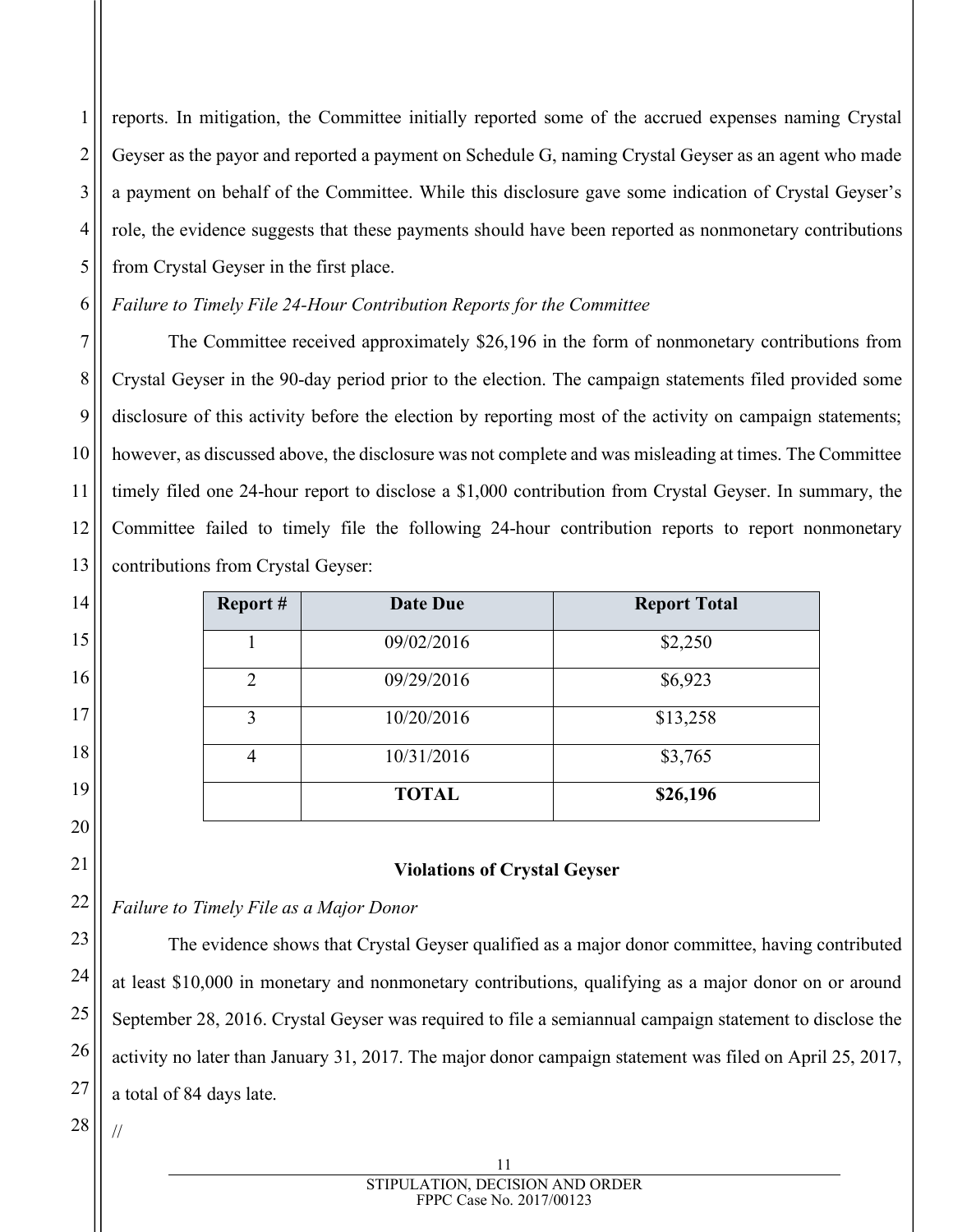*Failure to Timely File 24-hour Contribution Reports for Crystal Geyser, as a major donor*

The evidence shows that Crystal Geyser was required to timely file three 24-hour contribution reports for the following nonmonetary contributions made to oppose Measure H. As discussed above, some of this activity was reported by the Committee but primarily as an accrued expense of the Committee or as payments made on behalf of the Committee, rather than the proper characterization of a nonmonetary contribution from Crystal Geyser. The details regarding the contributions are summarized in the table below:

| Report# | <b>Date Due</b> | <b>Report Total</b> |
|---------|-----------------|---------------------|
|         | 09/29/2016      | \$10,173            |
| 2       | 10/20/2016      | \$13,258            |
| 3       | 10/31/2016      | 3,765               |
|         | <b>TOTAL</b>    | \$27,196            |

## **VIOLATIONS**

#### **Count 1: Failure to Include an Accurate Disclosure Statement on Advertisements**

The Committee and Harris failed to include an accurate disclosure statement on advertisements on a website, during radio advertisements, on newspaper advertisements, on flyer advertisements, and on two mass mailings, in violation of Government Code sections 84106, 84504, subdivision (c), and 84305. The total cost of these advertisements was \$26,196.

# **Count 2: Failure to Report Contributions on a Campaign Statement**

The Committee and Lawler failed to timely report nonmonetary contributions from Crystal Geyser on the pre-election campaign statement for the reporting period of July 1, 2016 through September 24, 2016, in violation of Government Code section 84211.

## **Count 3: Failure to Report Contributions on a Campaign Statement**

The Committee and Lawler failed to timely report nonmonetary contributions from Crystal Geyser on the pre-election campaign statement for the reporting period of September 25, 2016 through October 22, 2016, in violation of Government Code section 84211.

27 28 //

1

2

3

4

5

6

7

8

9

10

11

12

13

14

15

16

17

18

19

20

21

22

23

24

25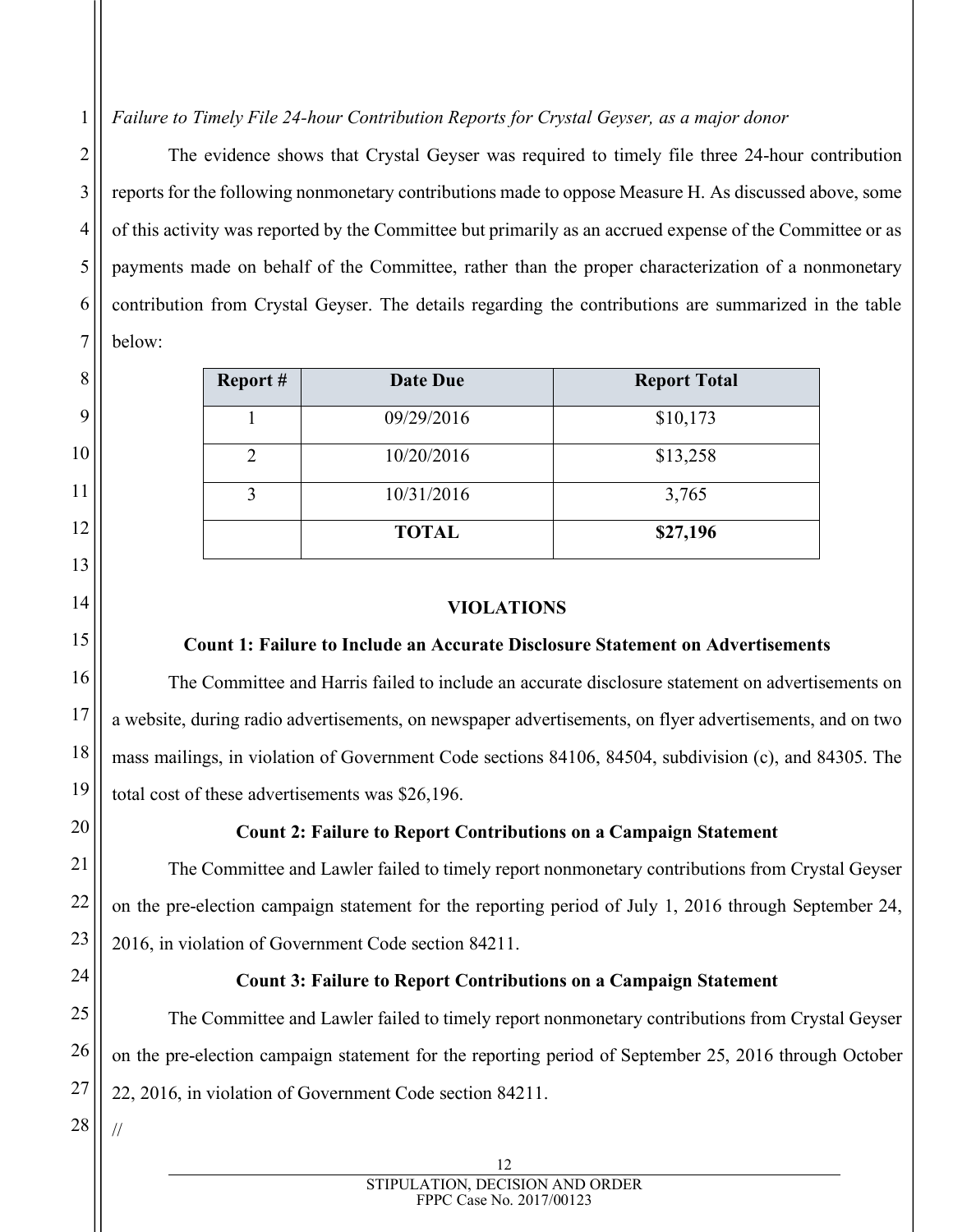## **Count 4: Failure to Timely a File 24-hour Contribution Reports**

The Committee and Lawler failed to timely file four 24-hour contribution report totaling \$26,196 from Crystal Geyser, in violation of Government Code section 84203.

*As to Crystal Geyser Water Company, only*

#### **Count 5: Failure to Timely File a Campaign Statement**

Crystal Geyser failed to timely file a major donor campaign statement for the reporting period of January 1, 2016 through December 31, 2016, in violation of Government Code section 84200.

### **Count 6: Failure to Timely File 24-hour Contribution Reports**

Crystal Geyser failed to timely file a 24-hour contribution report to report a total of \$27,196 in contributions, in violation of Government Code section 84203.

## **PROPOSED PENALTY**

This matter consists of 6 total counts. The maximum penalty that may be imposed for Counts 2-6 is \$5,000 per count for a total of \$25,000. [40](#page-12-0) In addition to this authority, the Commission may impose a fine of up to three times the cost of an advertisement when it finds an advertisement disclosure violation.<sup>[41](#page-12-1)</sup> The Committee spent \$26,196 on advertisements that did not conform to the required disclosure statements. Therefore, the maximum penalty that may be imposed for Count 1 is \$78,588. In total, the maximum penalty in this matter is \$103,588.

In determining the appropriate penalty for a particular violation of the Act, the Enforcement Division considers the typical treatment of a violation in the overall statutory scheme of the Act, with an emphasis on serving the purposes and intent of the Act. Additionally, the Enforcement Division considers the facts and circumstances of the violation in the context of the following factors set forth in Regulation 18361.5 subdivision (e)(1) through (8): (1) The extent and gravity of the public harm caused by the specific violation; (2) The level of experience of the violator with the requirements of the Political Reform Act; (3) Penalties previously imposed by the Commission in comparable cases; (4) The presence or absence of any intention to conceal, deceive or mislead; (5) Whether the violation was deliberate, negligent or inadvertent; (6) Whether the violator demonstrated good faith by consulting the Commission staff or any

<span id="page-12-0"></span> $40$  See Section 83116, subdivision (c).

<span id="page-12-1"></span><sup>&</sup>lt;sup>41</sup> Section 84510, subdivision (a)—as in effect in 2016 (at the time of the violation in this case).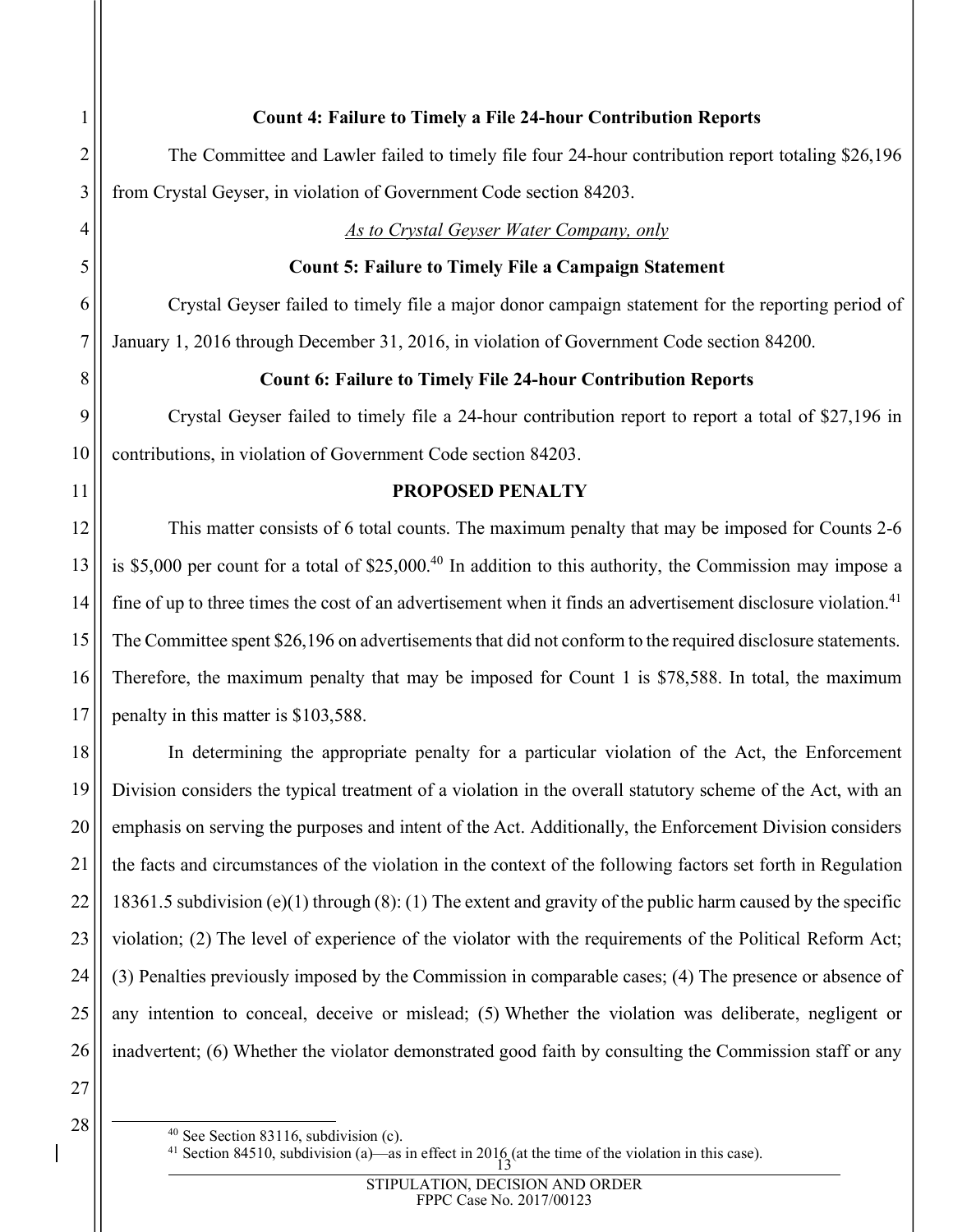4 other governmental agency in a manner not constituting complete defense under Government Code Section 83114(b); (7) Whether the violation was isolated or part of a pattern and whether the violator has a prior record of violations of the Political Reform Act or similar laws; and (8) Whether the violator, upon learning of a reporting violation, voluntarily filed amendments to provide full disclosure.

With respect to the first factor, the extent and gravity of the public harm here is significant. A vital purpose of the Act is to ensure transparency in campaign contributions and the influence of large campaign contributors in ballot measure elections.<sup>[42](#page-13-0)</sup> Therefore, the Act requires campaigns to fully and truthfully disclose information about receipts and expenditures.<sup>[43](#page-13-1)</sup> Here, the Respondents failed to uphold this duty to the electorate by failing to identify Crystal Geyser as a sponsor of the Committee and when Crystal Geyser failed to file as a major donor committee. The violations discussed herein deprived voters of knowing that an interested party, Crystal Geyser, was the key player behind the opposition campaign against a ballot measure that could have negatively impacted Crystal Geyser's business. In mitigation, it was generally known that Crystal Geyser opposed the measure and Harris, an employee with Crystal Geyser, was publicly listed as a principal officer. On the first pre-election campaign statement, the Committee reported receiving \$1,000 from Crystal Geyser. On the second pre-election campaign statement, the Committee reported accrued expenses owed to Crystal Geyser and reported Crystal Geyser as having made payments as an agent of the Committee. Therefore, there was some public disclosure that Crystal Geyser was at least affiliated with and supporting the Committee.

With respect to the second factor, the treasurer, Lawler, is a professional campaign treasurer. The Committee was formed for purposes of the election at issue and has no prior experience with the Act. Harris and Crystal Geyser have no experience with the Political Reform Act.

With respect to the third factor, comparable cases will be discussed below and with respect to individual counts.

With respect to the fourth factor, there is no direct evidence that the Act was intentionally violated. There is evidence that Crystal Geyser sought to minimize or conceal its role in the committee. A Crystal Geyser employee served as the principal officer and Crystal Geyser funded and controlled the expenditures

27 28

1

2

3

5

6

7

8

9

10

11

12

13

14

15

16

17

18

19

20

21

22

23

24

25

<span id="page-13-1"></span><span id="page-13-0"></span> $42$  Section 81001, subdivisions (d) and (g). <sup>43</sup> Section 81002.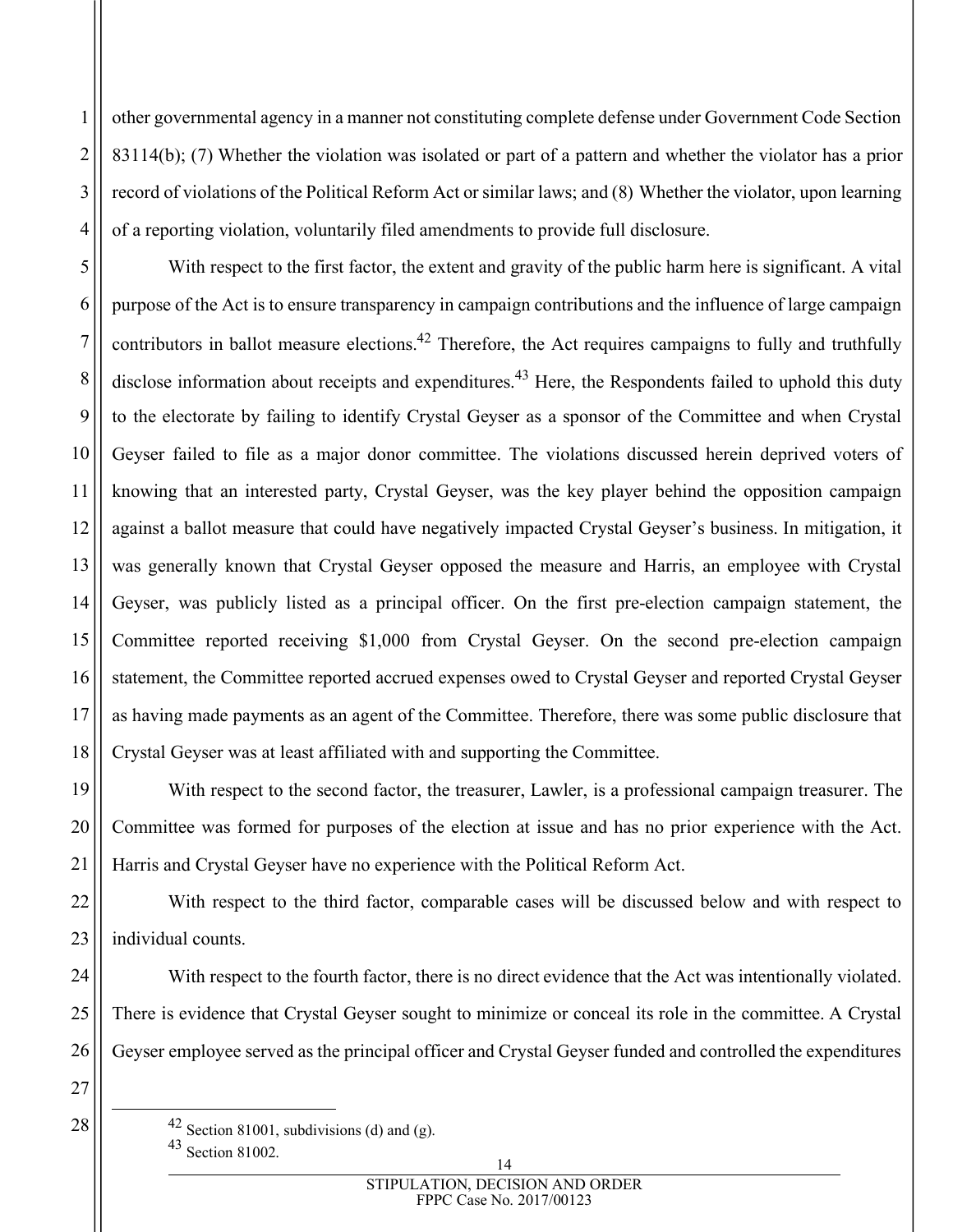2 3 4 5 7 8 of the Committee, yet the Committee failed to name Crystal Geyser as the sponsor. The Committee failed to report contributions from Crystal Geyser, and instead reported these as accrued expenses or as payments made by an agent of the Committee. The Committee's advertisements portrayed the Committee as a grassroots organization, though Harris controlled the expenditures made by the Committee. For this reason, the major donor, Crystal Geyser, has been included in this stipulation as a party for failing to timely file campaign statements and reports. In addition, the Enforcement Division is recommending charging the advertisement counts under Government Code Section 84510 to allow for an increase in the penalty for failing to include reference to the sponsor, Crystal Geyser, in mass mailings and other advertisements.

1

6

10

11

12

13

14

19

20

21

22

23

24

9 15 16 17 18 With respect to the fifth factor, the evidence supports a finding that the violations herein were the result of negligence. Harris and Crystal Geyser assert that they were acting reasonably in relying on Lawler to properly accurately report activity for the Committee. There is evidence that Harris sought advice from the attorney hired and from Lawler regarding various aspects of compliance with the Act. In addition, there is evidence that Harris had an understanding that if the Committee accrued expenses, the Committee could avoid disclosing that Crystal Geyser was the payor. This assumption is not consistent with the law that requires that expense be reported at the time the consideration is received or the payment made. This demonstrates Harris' inexperience with the Act. Lawler asserts that she did not know that certain invoices provided to her by Harris were intended as nonmonetary contributions from Crystal Geyser. She explained that she thought they were bills that would be reimbursed by the Committee. She told an Enforcement Division investigator that she thought that Crystal Geyser was not a sponsor because the Committee had not received sufficient monetary contributions from the company. Based on the available evidence and the relative experience of the parties involved, the Enforcement Division finds that the violations were the result of negligence.

With respect to the sixth factor, there is no evidence that Respondents sought advice from the Commission or another governmental agency.

25 26 27 28 With respect to the seventh factor, Lawler has been named in four prior matters in the last five years for campaign reporting violations and has received nine warning letters. The Committee, Crystal Geyser, and Harris have no prior enforcement history. The violations in this matter were confined to a single election and were corrected after the election. The Committee has not been active in a subsequent election.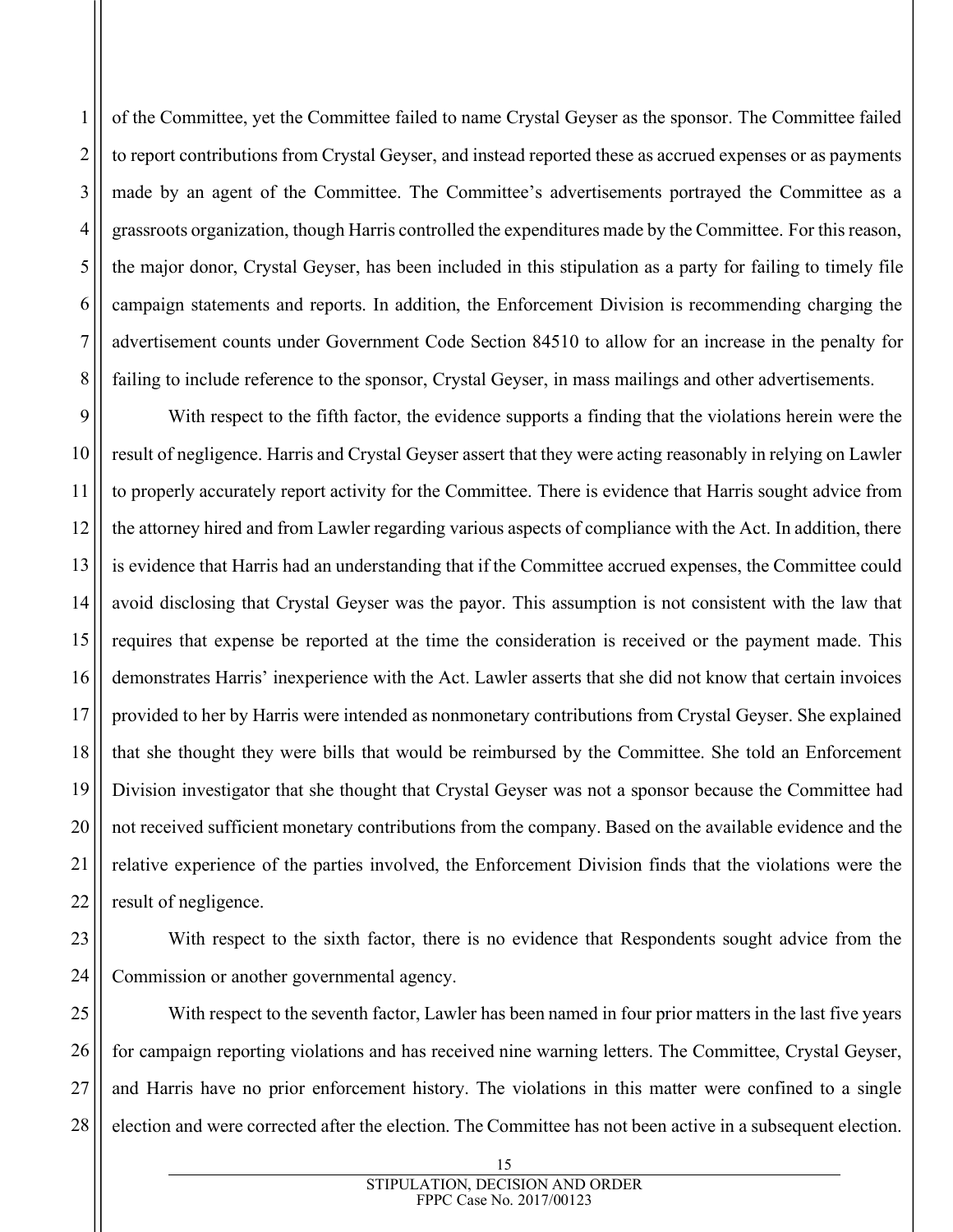With respect to the eighth factor, Crystal Geyser, upon learning of the complaint, directed Lawler to file corrective amendments and Crystal Geyser filed major donor campaign statements.

The Commission also considers penalties assessed in comparable cases. With respect to Count 1, regarding failure to include an accurate disclosure statement on advertisements: the Enforcement Division recommends imposing a penalty under Section 84510 but lower than the maximum penalty that could be imposed (up to three times the cost of the advertisement). A comparable case involving Section 84510 is *[In the Matter of Carlos Villapuadua; Steve Bestolarides; and Central Valley PAC –](https://www.fppc.ca.gov/content/dam/fppc/documents/Stipulations/2016/July/08%20-%20Central%20Valley%20PAC%20-%20California%2C%20Yes%20on%20Measure%20D%20-%20Stip%20and%20Exh.pdf) California, Yes on [Measure D](https://www.fppc.ca.gov/content/dam/fppc/documents/Stipulations/2016/July/08%20-%20Central%20Valley%20PAC%20-%20California%2C%20Yes%20on%20Measure%20D%20-%20Stip%20and%20Exh.pdf)*; FPPC Case No. 12/798 (approved July 2016), the Commission imposed a penalty in the amount of \$26,000 for a one-count advertising violation, an amount comparable to the total spent on advertisements. The respondents were two county supervisors who were running out of time to remain in office under local term limits. They secretly controlled a committee to campaign in support of changing term limits, so that they would be able to remain in office longer. As controlling candidates, their last names were required to be included as part of the committee's name in the advertising disclosures. However, they failed to comply with this requirement, which served to downplay/conceal their involvement as controlling candidates on an issue that impacted them as office holders. In that case, the maximum penalty that could have been imposed was \$79,395 or three times the total cost of the advertisements that caused the violation. The maximum was not sought because the respondents cooperated and agreed to an early settlement, respondents did not have a prior history of similar violations, the respondents maintained that they had limited prior experience with ballot measure campaigns and the legal requirements that applied, and the respondents were publicly known to support the measure.

27 28 A more recent comparable case involving Section 84510 is *[In the Matter of Protect the City of](https://www.fppc.ca.gov/content/dam/fppc/documents/Stipulations/2021/june/3-Protect-Commerce.pdf)  [Commerce, Sponsored by California Commerce Club, Inc.; Hector Chacon; Paul Fickas; California](https://www.fppc.ca.gov/content/dam/fppc/documents/Stipulations/2021/june/3-Protect-Commerce.pdf)  Alliance Group [LLC; and Rita Copeland](https://www.fppc.ca.gov/content/dam/fppc/documents/Stipulations/2021/june/3-Protect-Commerce.pdf)*; FPPC Case No. 16/120 (approved June 2021). The Commission imposed a penalty of \$40,000 for a one-count advertising violation. The respondents were the Committee, a principal officer, the treasurer, a campaign consulting company, and the two owners of the campaign consulting company. The campaign consulting company, along with the two owners (one of whom served as the undisclosed principal officer of the respondent committee) acted to use campaign contributions from a casino, the sponsor of the committee, to pay for advertisements related to a city council race. The case

1

2

3

4

5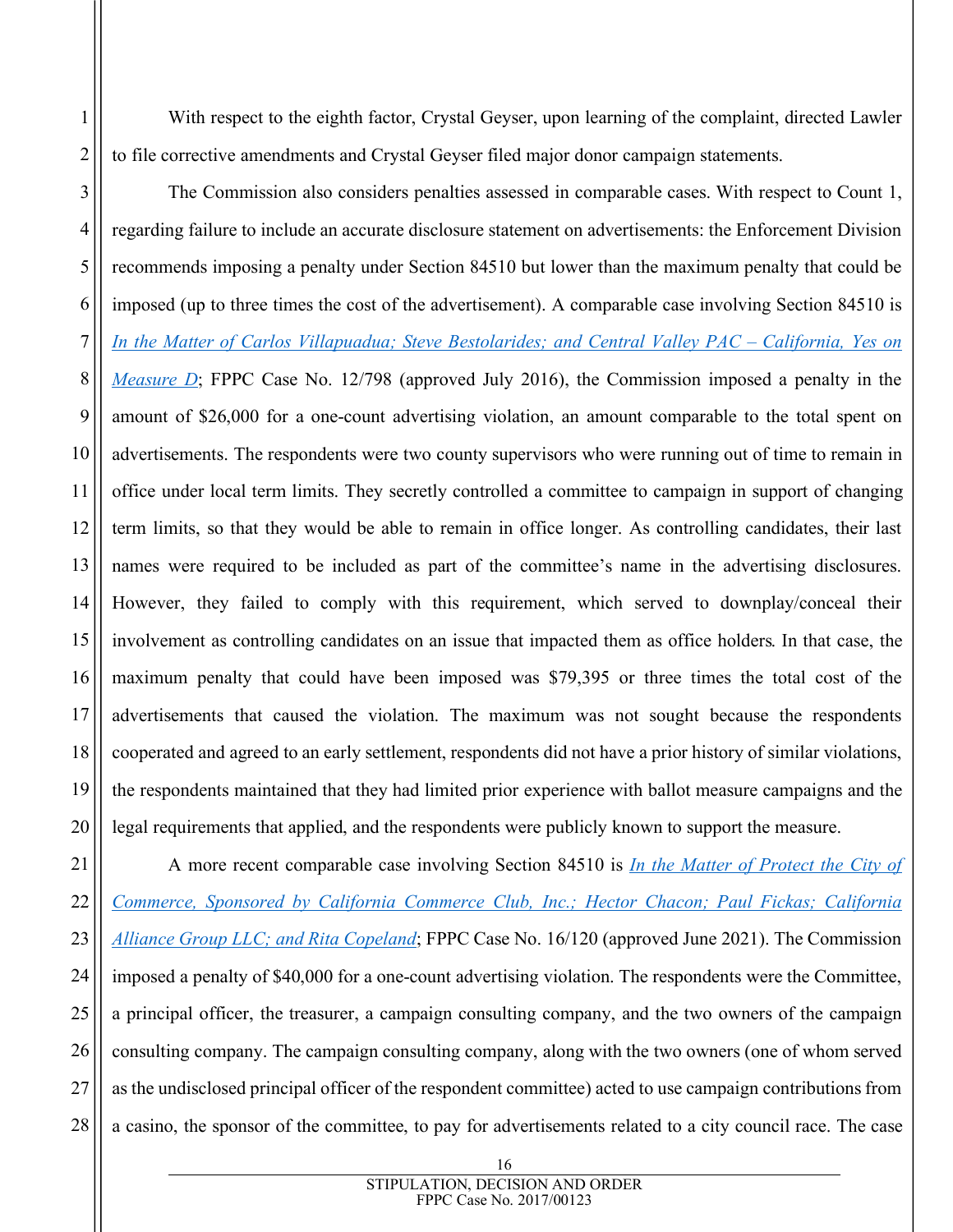involved the concealment of the casino as the sponsor of the committee. In that case, the campaign consultant company and the owners had significant experience with the Act. The two owners were a longtime consultant and the other was a former candidate and public official. Both had prior history of enforcement for similar violations. The advertisements in question were negative hit pieces for city council candidates.

1

2

3

4

5

6

7

8

9

10

11

12

13

14

15

17

18

21

16 Here, the maximum penalty that can be imposed for Count 1 is \$78,588. In both matters, advertisements were released that lacked reference to a sponsor of the committee. In mitigation and more similar to the *Central Valley PAC* case, Respondents do not have a history of prior enforcement actions for similar violations. In addition, Crystal Geyser was known—publicly and at the time—to oppose the measure. Respondents were cooperative during the investigation, corrective amendments were filed after contact from Enforcement, and the Respondents have agreed to a settlement in lieu of resolving any factual or legal disputes. The Committee and Harris had no prior experience with compliance with the Act. In assessing the public harm and determining the appropriate penalty, the overall size of this Committee was considered. In addition, unlike both comparable cases, the Enforcement Division is recommending a penalty for addition violations beyond the advertisement count. Therefore, the Enforcement Division recommends a penalty similar in size to the total amount spent by the Committee. The Committee and Harris were responsible for a total of \$26,196 in advertisement expenditures, including mass mailings. Therefore, a penalty of \$30,000 is recommended for Count 1.

19 20 22 23 24 25 With respect to Counts 2-3, failure to report contributions on a campaign statement: *[In the Matter](https://www.fppc.ca.gov/content/dam/fppc/documents/Stipulations/2016/July/08%20-%20Central%20Valley%20PAC%20-%20California%2C%20Yes%20on%20Measure%20D%20-%20Stip%20and%20Exh.pdf)  [of Ocean View Teachers Association PAC, Tanysia Sanchez \(a.k.a. Phillips\), Margaret Friedmann, and](https://www.fppc.ca.gov/content/dam/fppc/documents/Stipulations/2016/July/08%20-%20Central%20Valley%20PAC%20-%20California%2C%20Yes%20on%20Measure%20D%20-%20Stip%20and%20Exh.pdf)  [Pauline Wong](https://www.fppc.ca.gov/content/dam/fppc/documents/Stipulations/2016/July/08%20-%20Central%20Valley%20PAC%20-%20California%2C%20Yes%20on%20Measure%20D%20-%20Stip%20and%20Exh.pdf)*; FPPC Case No. 16/705 (approved September 2020). The Commission imposed a penalty of \$3,000 for failing to report a photoshoot and two mailers as nonmonetary contributions on three campaign statements. The respondent committee reported the expenditures as independent expenditures. Additionally, the respondent committee's mischaracterization of the payments caused other committees to fail to report nonmonetary contributions.

26 27 28 Here, the Committee failed to timely report nonmonetary contributions from Crystal Geyser on two pre-election campaign statements and mischaracterized some payments as being accrued expenses or as being payments that Crystal Geyser had made payments on behalf of the Committee (implying that the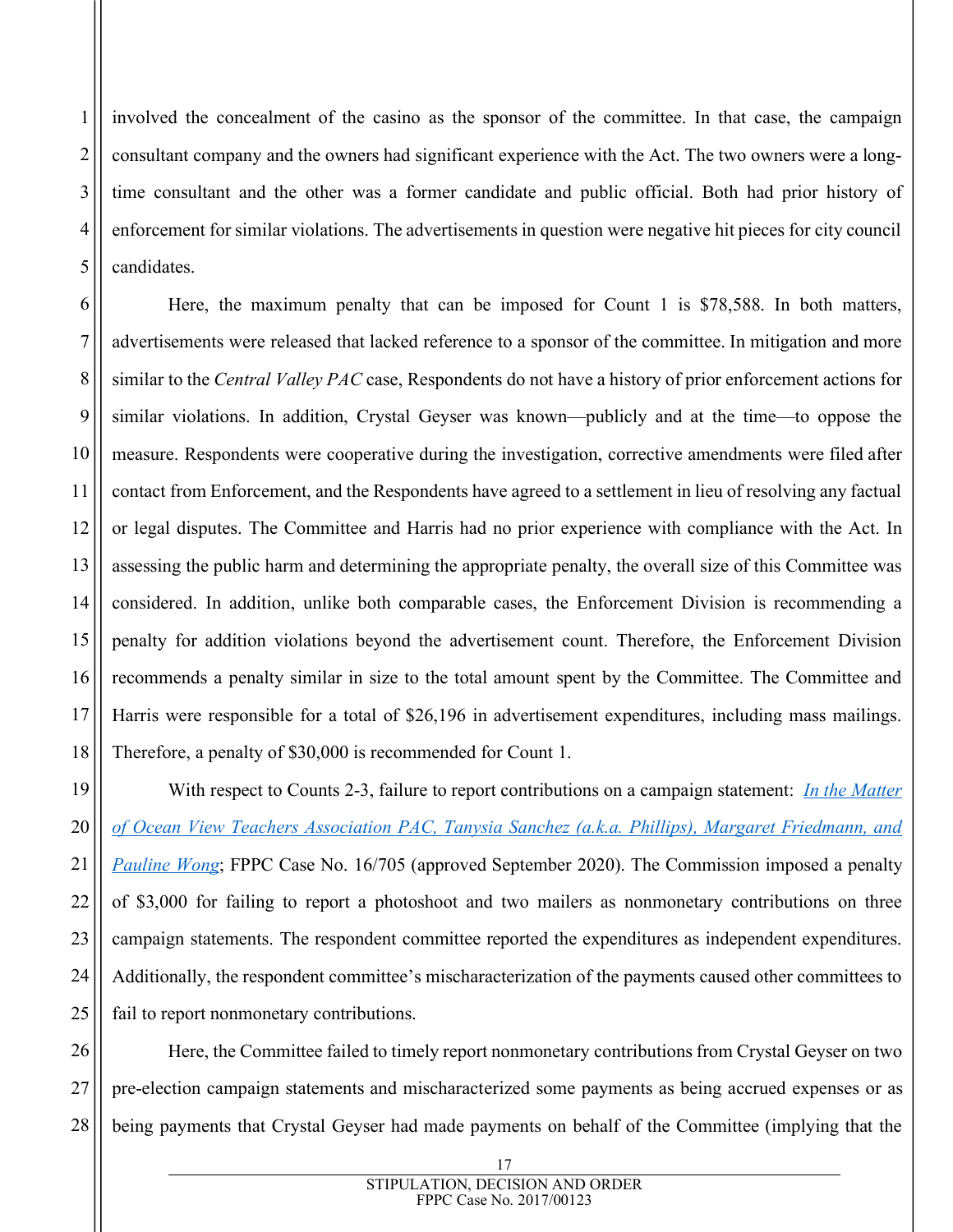4 Committee would eventually reimburse the cost.) The first pre-election campaign statement failed to disclose payments that had already been made by Crystal Geyser, including a down payment for a website and payment for flyers. The Committee disclosed a \$1,000 contribution from Crystal Geyser but failed to file a 24-hour contribution report. In mitigation, there was some disclosure of Crystal Geyser's role in the Committee on the second pre-election campaign statement, including that Crystal Geyser had made payments on behalf of the Committee.

In aggravation, the Committee filed a semiannual statement for the period ending December 31, 2016 that initially reported additional accrued expense, though some had already been paid by Crystal Geyser. However, this statement was filed after the election and within two months, the Committee had filed corrective amendments. Therefore, the semiannual statement is not being charged separately for settlement purposes.

The company relied on the treasurer to properly report all expenditures. Lawler stated to an Enforcement Investigator that she did not know that certain accrued expenses were going to be paid for by Crystal Geyser. The invoices Lawler relied on were provided to Lawler by Harris. Lawler states her understanding was that the Committee would reimburse Crystal Geyser or pay for all unpaid expenses but she never confirmed her assumptions. After the complaint was filed with the Enforcement Division, the Committee amended statements to report some of these expenditures as nonmonetary expenditures.

Based on the foregoing, a penalty of \$3,000 each is recommended for Counts 2-3.

With respect to Count 4, failure to timely file 24-hour contribution reports: *[In the Matter of](https://www.fppc.ca.gov/content/dam/fppc/documents/Stipulations/2016/July/08%20-%20Central%20Valley%20PAC%20-%20California%2C%20Yes%20on%20Measure%20D%20-%20Stip%20and%20Exh.pdf)  [Committee to Elect David Combellack Judge 2014, David W. Combellack, and Verne G. Sanders, Jr.](https://www.fppc.ca.gov/content/dam/fppc/documents/Stipulations/2016/July/08%20-%20Central%20Valley%20PAC%20-%20California%2C%20Yes%20on%20Measure%20D%20-%20Stip%20and%20Exh.pdf)*, FPPC Case No. 17/077. The committee, candidate, and treasurer failed to timely file four 24-hour contribution reports totaling \$41,000 in activity. The Commission imposed a penalty of \$2,500 for the four reports on February 21, 2019.

24 25 26 27 28 Here, the Committee failed to timely file four 24-hour contribution reports totaling \$26,196 in activity. In aggravation, though a description of the activity was disclosed before the election, the Committee did not have disclosure on campaign statements that the payments were nonmonetary contributions from Crystal Geyser. Instead, the Committee reported this activity as if the expenditures were the Committee's accrued expenses or as payments made by an agent on behalf of the Committee.

1

2

3

5

6

7

8

9

10

11

12

13

14

15

16

17

18

19

20

21

22

23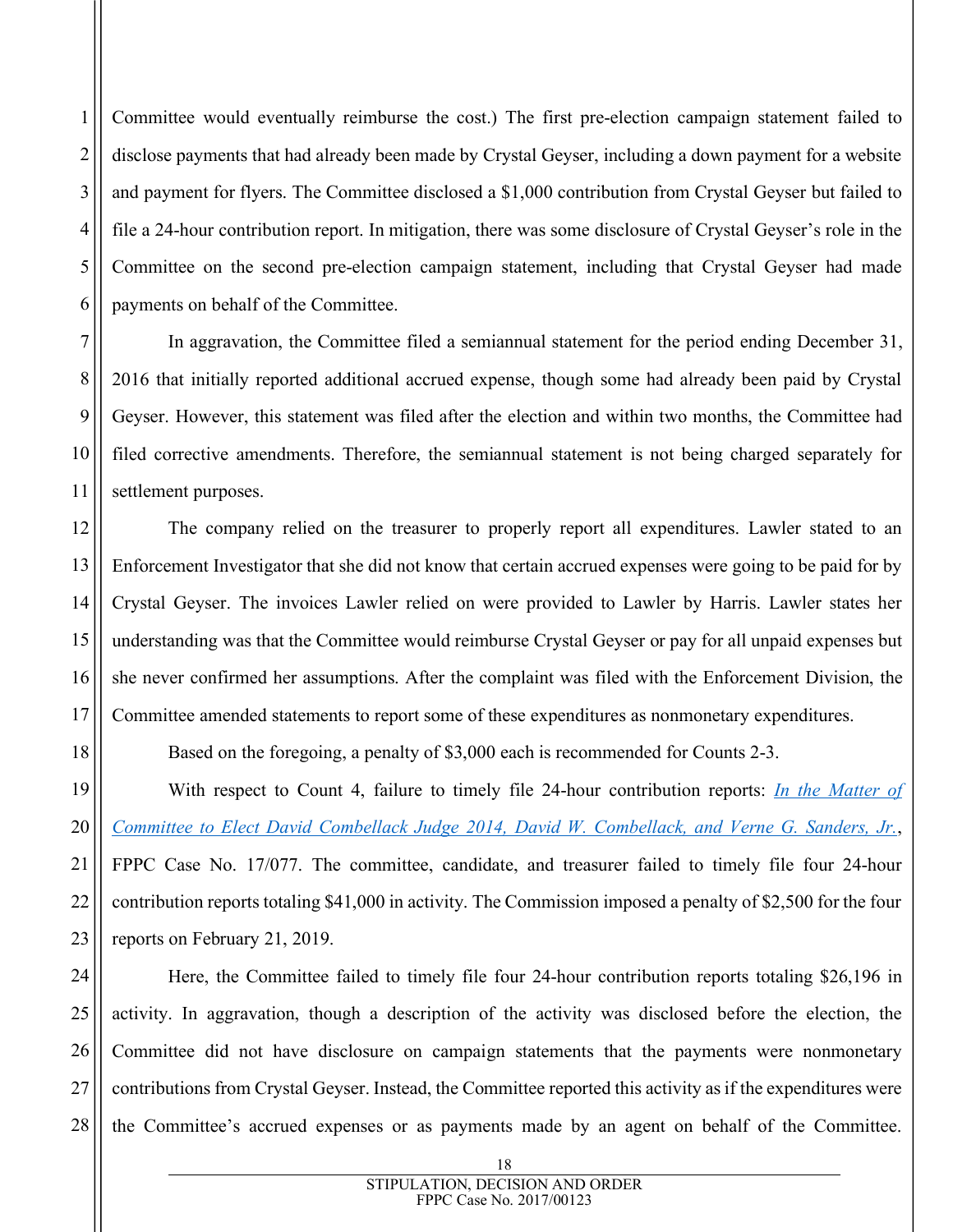Additionally, the Committee filed an initial statement of organization approximately 13 days late. The aggravating factors present justify charging each report as a separate count. Therefore, a penalty of \$4,000 is recommended for Count 4.

1

2

3

4

5

6

7

8

9

10

11

12

13

14

15

16

With respect to Counts 5-6, failure to timely file a campaign statement and failure to timely file 24 hour contribution reports, as against Crystal Geyser: *[In the Matter of Burbank Hospitality Association](https://www.fppc.ca.gov/content/dam/fppc/documents/Stipulations/2016/July/08%20-%20Central%20Valley%20PAC%20-%20California%2C%20Yes%20on%20Measure%20D%20-%20Stip%20and%20Exh.pdf)*, FPPC Case No. 18/113. The respondent qualified as a major donor committee after making a \$50,000 contribution. The committee failed to timely file a major donor campaign statement and failed to timely a 24-hour contribution report. The Commission imposed a penalty of \$2,500 for each violation on June 21, 2018.

Crystal Geyser's late filing of its major donor report and failure to file 24-hour contribution reports helped to conceal Crystal Geyser's role in the campaign. The aggravation in this case justifies charging each 24-hour contribution report as a single count. However, as this is Crystal Geyser's first time qualifying as a major donor, a penalty of \$4,000 each is recommended for Counts 5-6.

After considering the factors listed in Regulation 18361.5, prior similar cases, and other relevant facts, a penalty of \$48,000 is recommended. The penalty is broken down by violation and by individual Respondent below:

| 17<br><b>Violation</b><br>Count                                          |                                                                 |                                               | <b>Respondent</b>           | <b>Amount</b> |
|--------------------------------------------------------------------------|-----------------------------------------------------------------|-----------------------------------------------|-----------------------------|---------------|
| 18                                                                       | Failure to Include the Correct Name of the<br>1                 |                                               | <b>Committee and Harris</b> | \$30,000      |
| 19                                                                       |                                                                 | <b>Committee on Advertisement Disclosures</b> |                             |               |
| 20                                                                       | 2                                                               | Failure to Report Contributions on a Campaign | Committee and Lawler        | \$3,000       |
| 21                                                                       |                                                                 | Statement                                     |                             |               |
| 22                                                                       | 3                                                               | Failure to Report Contributions on a Campaign | Committee and Lawler        | \$3,000       |
| 23                                                                       | Statement                                                       |                                               |                             |               |
| 24                                                                       | $\overline{4}$<br>Failure to Timely File 24-hour a Contribution |                                               | Committee and Lawler        | \$4,000       |
| 25<br>Reports                                                            |                                                                 |                                               |                             |               |
| 26<br>5<br>Failure to Timely File a Campaign Statement<br>Crystal Geyser |                                                                 | \$4,000                                       |                             |               |
| 27                                                                       | 6                                                               | Failure to Timely File 24-hour Contribution   | Crystal Geyser              | \$4,000       |
| 28                                                                       |                                                                 | Reports                                       |                             |               |
|                                                                          |                                                                 | 19                                            |                             |               |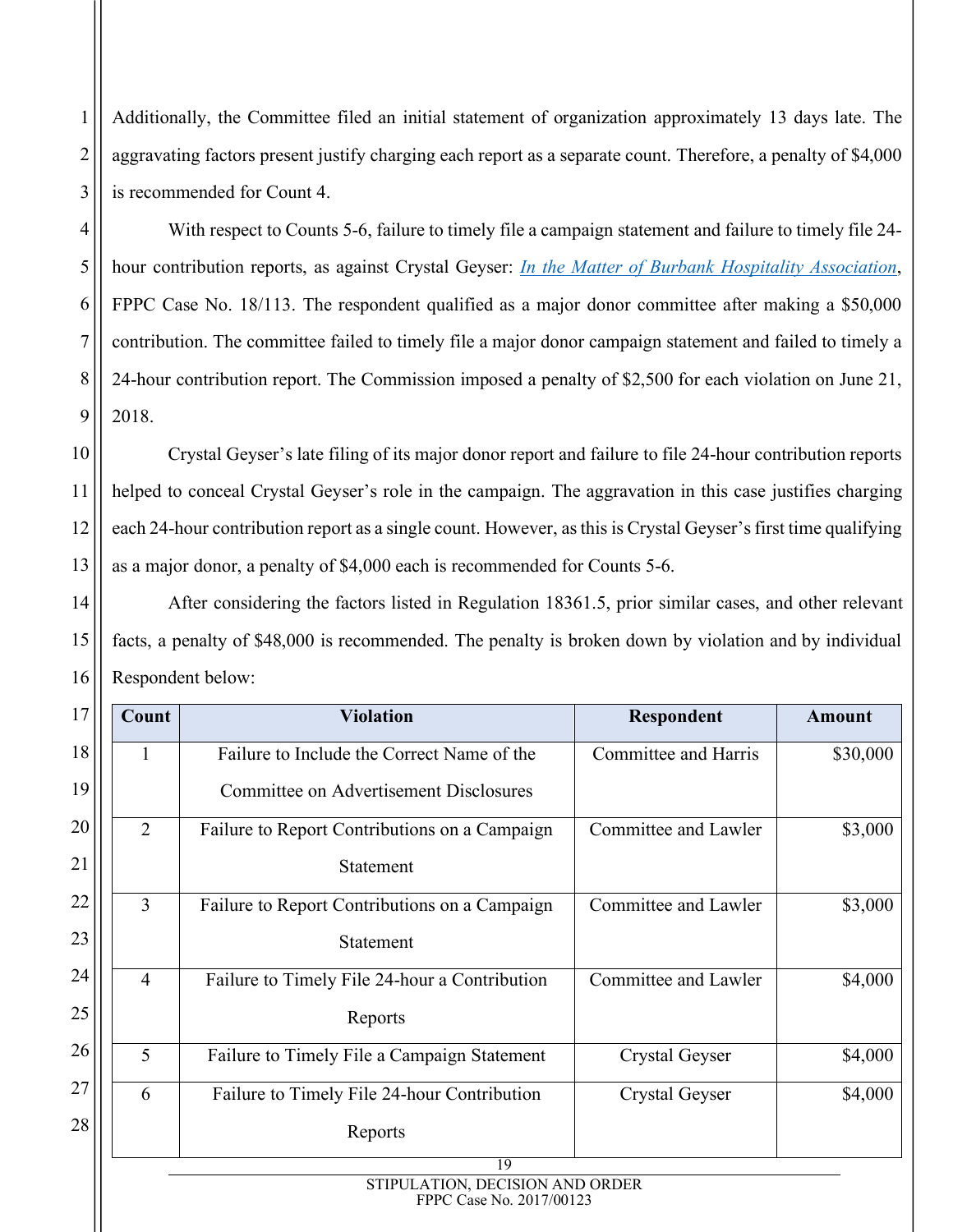|         | Count | <b>Violation</b> | Respondent           | Amount   |
|---------|-------|------------------|----------------------|----------|
| ◠<br>∠  |       |                  | <b>Total Penalty</b> | \$48,000 |
| ⌒<br>C. |       | CONCLUSION       |                      |          |

#### **CONCLUSION**

Complainant, the Enforcement Division of the Fair Political Practices Commission, and Respondents, Committee for a Strong Siskiyou Economy, No on Measure H; Kelly Lawler; Jill Harris; and Crystal Geyser Water Company, hereby agree as follows:

1. Respondents violated the Act as described in the foregoing pages, which are a true and accurate summary of the facts in this matter.

2. This stipulation will be submitted for consideration by the Fair Political Practices Commission at its next regularly scheduled meeting—or as soon thereafter as the matter may be heard.

3. This stipulation resolves all factual and legal issues raised in this matter—for the purpose of reaching a final disposition without the necessity of holding an administrative hearing to determine the liability of Respondents pursuant to Section 83116.

4. Respondents have consulted with their attorneys, James Sutton of the Sutton Law Firm and Steve Churchwell of Churchwell White LLP, and understand, and hereby knowingly and voluntarily waive, all procedural rights set forth in Sections 83115.5, 11503, 11523, and Regulations 18361.1 through 18361.9. This includes, but is not limited to, the right to appear personally at any administrative hearing held in this matter, to be represented by an attorney at Respondents' own expense, to confront and crossexamine all witnesses testifying at the hearing, to subpoena witnesses to testify at the hearing, to have an impartial administrative law judge preside over the hearing as a hearing officer, and to have the matter judicially reviewed.

22 23 24 25 26 5. Respondents agree to the issuance of the decision and order set forth below. Also, Respondents agree to the Commission imposing against them an administrative penalty in the amount of \$48,000. One or more payments totaling said amount—to be paid to the General Fund of the State of California—is/are submitted with this stipulation as full payment of the administrative penalty described above, and same shall be held by the State of California until the Commission issues its decision and order regarding this matter.

28

27

4

5

6

7

8

9

10

11

12

13

14

15

16

17

18

19

20

21

20 STIPULATION, DECISION AND ORDER FPPC Case No. 2017/00123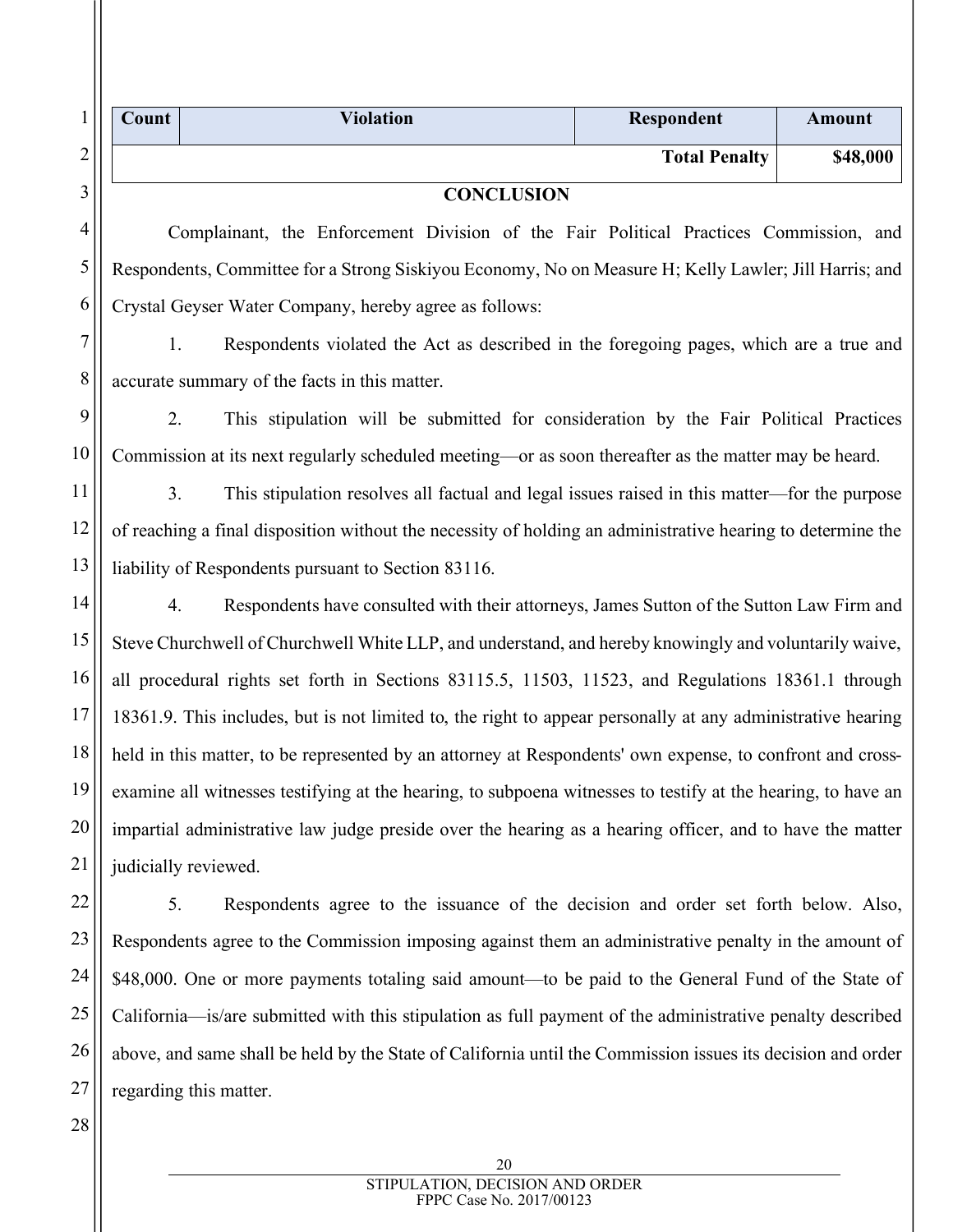1 2 3 4 5 6 6. If the Commission refuses to approve this stipulation—then this stipulation shall become null and void, and within fifteen business days after the Commission meeting at which the stipulation is rejected, all payments tendered by Respondents in connection with this stipulation shall be reimbursed to Respondents. If this stipulation is not approved by the Commission, and if a full evidentiary hearing before the Commission becomes necessary, neither any member of the Commission, nor the Executive Director, shall be disqualified because of prior consideration of this Stipulation.

7. The parties to this agreement may execute their respective signature pages separately. A copy of any party's executed signature page, including a hardcopy of a signature page transmitted via fax or as a PDF email attachment, is as effective and binding as the original.

7

8

9

| 11              | Dated:                                                                                                                                                                                                                         |                                                                                                        |
|-----------------|--------------------------------------------------------------------------------------------------------------------------------------------------------------------------------------------------------------------------------|--------------------------------------------------------------------------------------------------------|
| 12              |                                                                                                                                                                                                                                | Angela J. Brereton, Chief of Enforcement                                                               |
|                 |                                                                                                                                                                                                                                | <b>Fair Political Practices Commission</b>                                                             |
| 13              |                                                                                                                                                                                                                                |                                                                                                        |
| 14              | Dated:                                                                                                                                                                                                                         |                                                                                                        |
| 15              |                                                                                                                                                                                                                                | Kelly Lawler, Treasurer                                                                                |
| 16              |                                                                                                                                                                                                                                | Individually and on behalf of Committee for a Strong<br>Siskiyou Economy, No on Measure H Sponsored by |
| 17              |                                                                                                                                                                                                                                | Crystal Geyser Water Company                                                                           |
| 18              |                                                                                                                                                                                                                                |                                                                                                        |
| 19              | Dated:                                                                                                                                                                                                                         |                                                                                                        |
| 20              |                                                                                                                                                                                                                                | Jill Harris, Principal Officer                                                                         |
|                 |                                                                                                                                                                                                                                | Individually and on behalf of Committee for a Strong<br>Siskiyou Economy, No on Measure H Sponsored by |
| $\overline{21}$ |                                                                                                                                                                                                                                | <b>Crystal Geyser Water Company</b>                                                                    |
| 22              |                                                                                                                                                                                                                                |                                                                                                        |
| 23              |                                                                                                                                                                                                                                |                                                                                                        |
| 24              | Dated: The contract of the contract of the contract of the contract of the contract of the contract of the contract of the contract of the contract of the contract of the contract of the contract of the contract of the con |                                                                                                        |
| 25              |                                                                                                                                                                                                                                |                                                                                                        |
| 26              |                                                                                                                                                                                                                                | Representative for<br>Crystal Geyser Water Company                                                     |
|                 |                                                                                                                                                                                                                                |                                                                                                        |
| 27              |                                                                                                                                                                                                                                |                                                                                                        |
| 28              |                                                                                                                                                                                                                                |                                                                                                        |
|                 |                                                                                                                                                                                                                                | 21<br>STIPULATION, DECISION AND ORDER                                                                  |
|                 |                                                                                                                                                                                                                                | FPPC Case No. 2017/00123                                                                               |
|                 |                                                                                                                                                                                                                                |                                                                                                        |